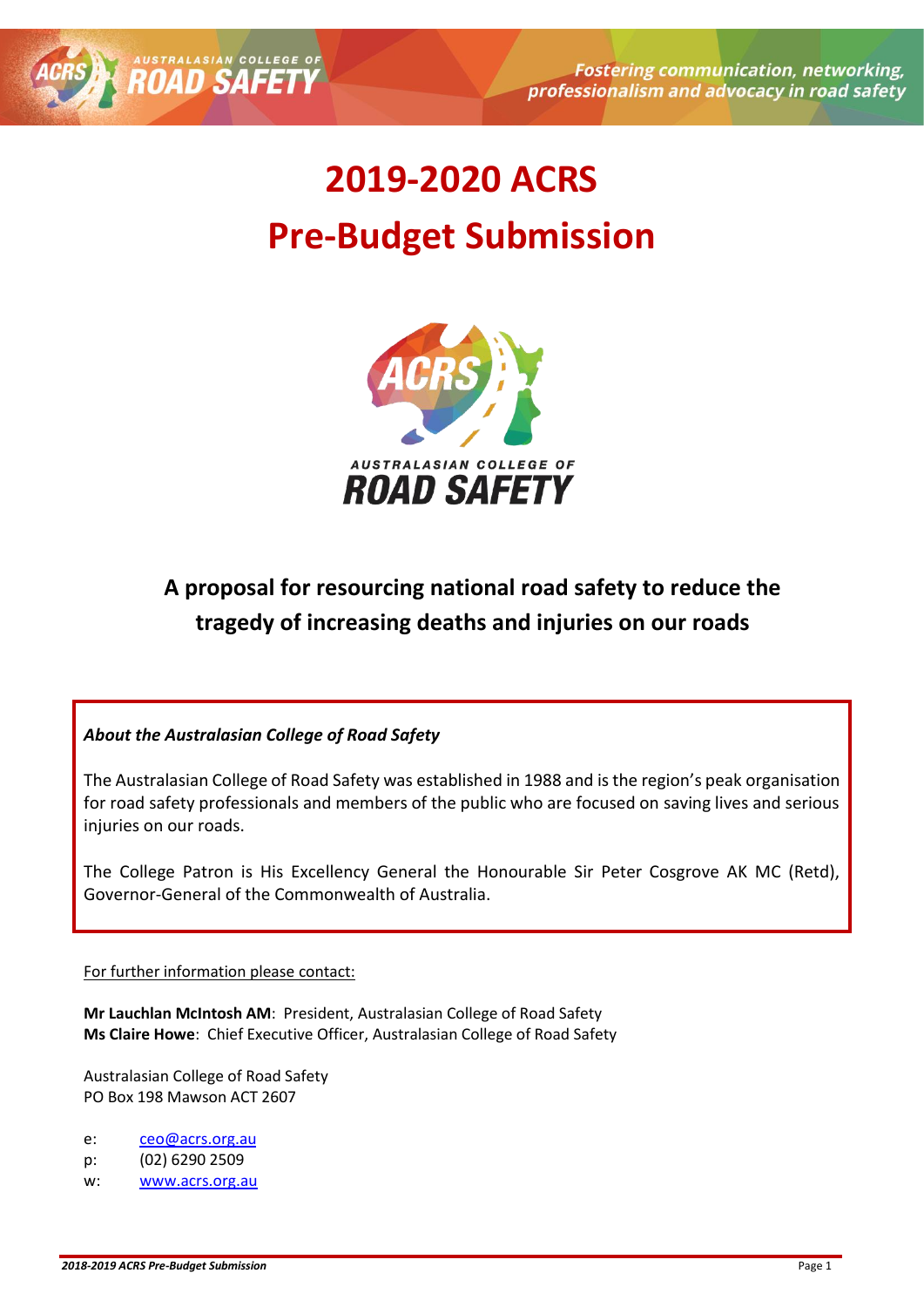

## **Table of Contents**

| $1.0$ |     |                                                                                            |  |  |  |  |
|-------|-----|--------------------------------------------------------------------------------------------|--|--|--|--|
| 2.0   |     |                                                                                            |  |  |  |  |
|       | 2.1 | Collaboratively supporting Australian and New Zealand National Road Safety Strategies.  12 |  |  |  |  |
|       | 2.2 |                                                                                            |  |  |  |  |
|       | 2.3 |                                                                                            |  |  |  |  |
|       | 2.4 |                                                                                            |  |  |  |  |
| 3.0   |     |                                                                                            |  |  |  |  |
|       | 3.1 |                                                                                            |  |  |  |  |
|       | 3.2 |                                                                                            |  |  |  |  |
|       | 3.3 |                                                                                            |  |  |  |  |
|       | 3.4 |                                                                                            |  |  |  |  |
|       | 3.5 |                                                                                            |  |  |  |  |
|       | 3.6 |                                                                                            |  |  |  |  |
|       | 3.7 |                                                                                            |  |  |  |  |
|       | 3.8 |                                                                                            |  |  |  |  |
|       | 3.9 |                                                                                            |  |  |  |  |
|       |     |                                                                                            |  |  |  |  |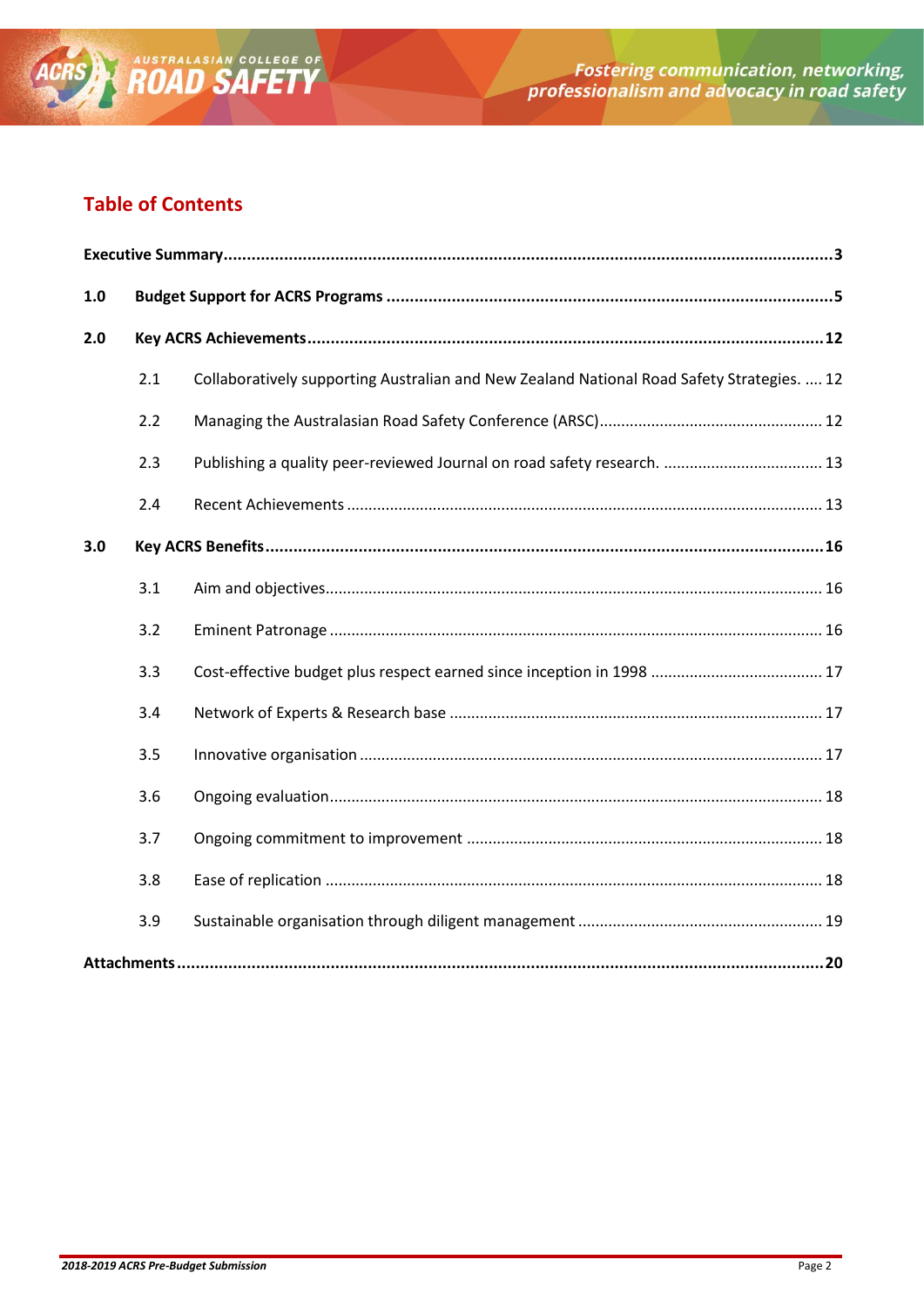

### <span id="page-2-0"></span>**Executive Summary**

In recognising that our nation is well behind the targets set by our own country to reduce death and injury on our roads, the Australasian College of Road Safety (ACRS) strongly supports recent crucial recommendations from the Ministerial Inquiry into the Effectiveness of the National Road Safety Strategy, and specifically the call for national leadership to address this tragic situation.

Around 100 Australians are dying every year over what has been predicted, and the number of Australians serious injured are rising such that at least 37,000 people are hospitalised each year - of which 4400 become permanently disabled.

The College requests the Federal Government, through its annual budget processes, funds a credible response to all 12 recommendations from the Inquiry, and supports the College in our collaborative efforts to implement those recommendations. The College further requests that the Federal Government directly fund programs within the College to simultaneously support the NRSS Action Plan 2018-2020, so that we can maximise beneficial outcomes under that Plan.

This request includes specifically a collaborative program between the Commonwealth Government and the Australasian College of Road Safety to assist in building knowledge and capacity for road safety professionals and practitioners, especially in rural and regional Australia where 66% of the trauma occurred during 2015 [\(Transport and Infrastructure Council,](http://transportinfrastructurecouncil.gov.au/communique/files/Road-Safety-Forum-Communique-20161103.pdf) 2016) (Recent State figures confirm this disparity for 20% of the population). The collaborative program would extend the Austroads and Local Government actions and would allow the Commonwealth Government to leverage a stronger road safety response from existing road safety activities of the College.

Over the last 5 years the ACRS has successfully implemented a range of activities at low cost, and developed enhanced road safety communication programs through weekly online e-newsletters, professional journals, city-based chapter meetings, and a significantly expanded annual conference in partnership with Austroads (the Australasian Road Safety Conference series [\(ARSC 2015->\)](http://australasianroadsafetyconference.com.au/) which has attracted 600-700 delegates per event. This combined conference has supported an increase of almost 50% in number of attendees and there has been corresponding increase in collaborative programs which have specifically encouraged breakdown of silos within portfolios and across portfolios. The Conference has also been successful with sponsored outreach programs with rural and remote and with Low- and Middle-Income Country participants.

As testament to the high regard in which the College ACRS is held, on 12 November 2017 the College was awarded a prestigious [2017 Prince Michael International Road Safety Award](http://mailchi.mp/acrs/world-day-of-remembrance-for-road-traffic-victims-joint-governor-generalacrs-media-release-999493?e=0b4101e276) for excellence in work supporting the Management Pillar recommended in the UN Decade of Action agenda. This award is recognition of both the collaborative and inclusive nature of the College as well as reliance on a strong multisectoral network of experts to support the provision of evidence-based strategies for road trauma reduction.

The College is in a unique independent position to build on our successes to expand current programs beyond its membership of direct stakeholders and politicians to a much wider audience of local engineers, road and vehicle designers, social and community workers, local administrators, police, health professionals, insurers, vehicle importers and technology companies for example.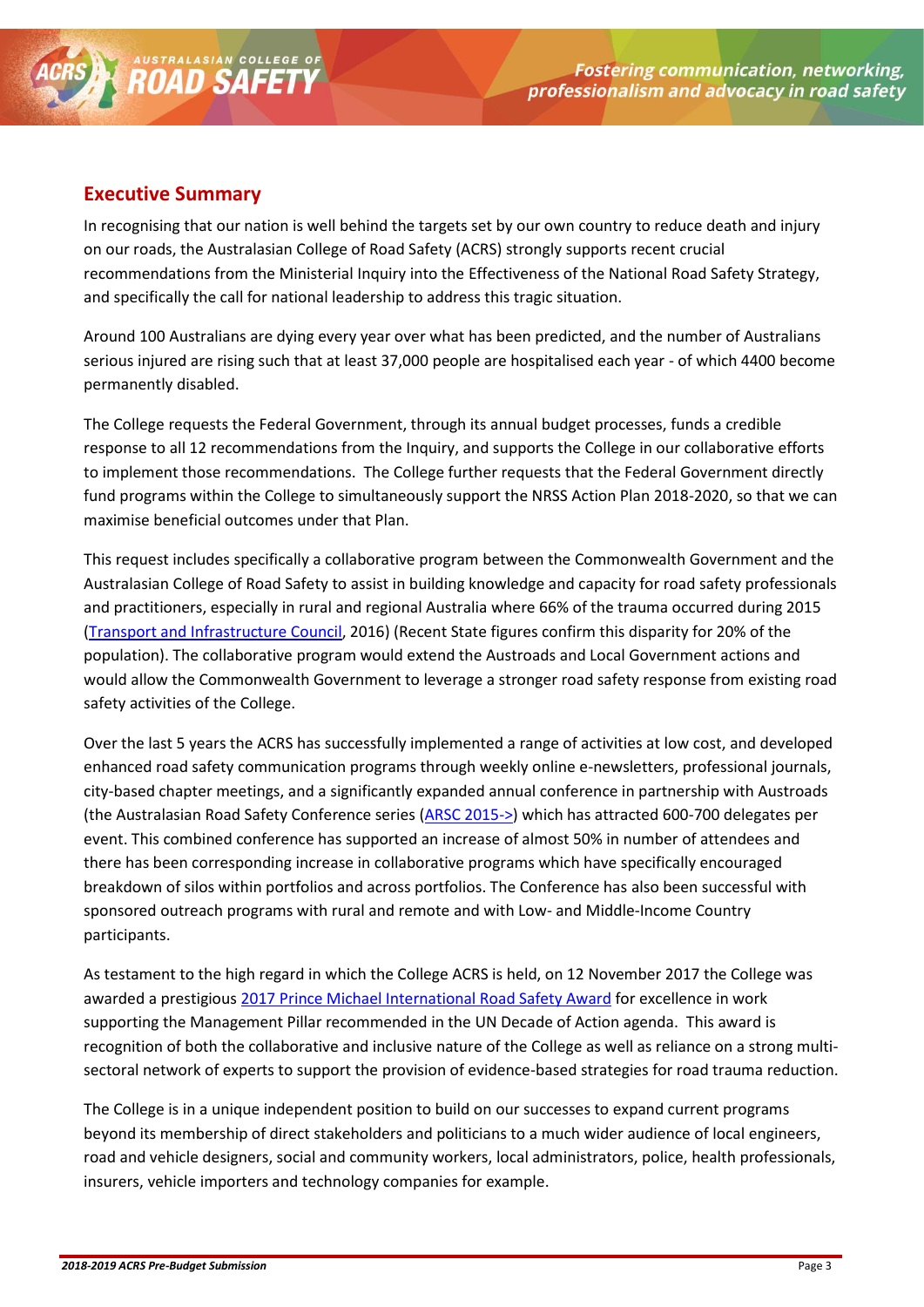The College is a very cost-effective organisation, with a small, efficient secretariat supported voluntarily by a range of specialist practitioners, professionals and leading academic researchers. This efficient model has demonstrated success with increased awareness and research. A collaborative program with the Government would allow an extension of the programs and contribute directly to reduction in road trauma.

AUSTRALASIAN COLLEGE OF

The College reaffirms its previous request for funding, detailing a revised set of proposals to the value of \$3.1m over 3 years, and encourages the Government to commit to an adequately resourced national budget for successful implementation of the NRSS.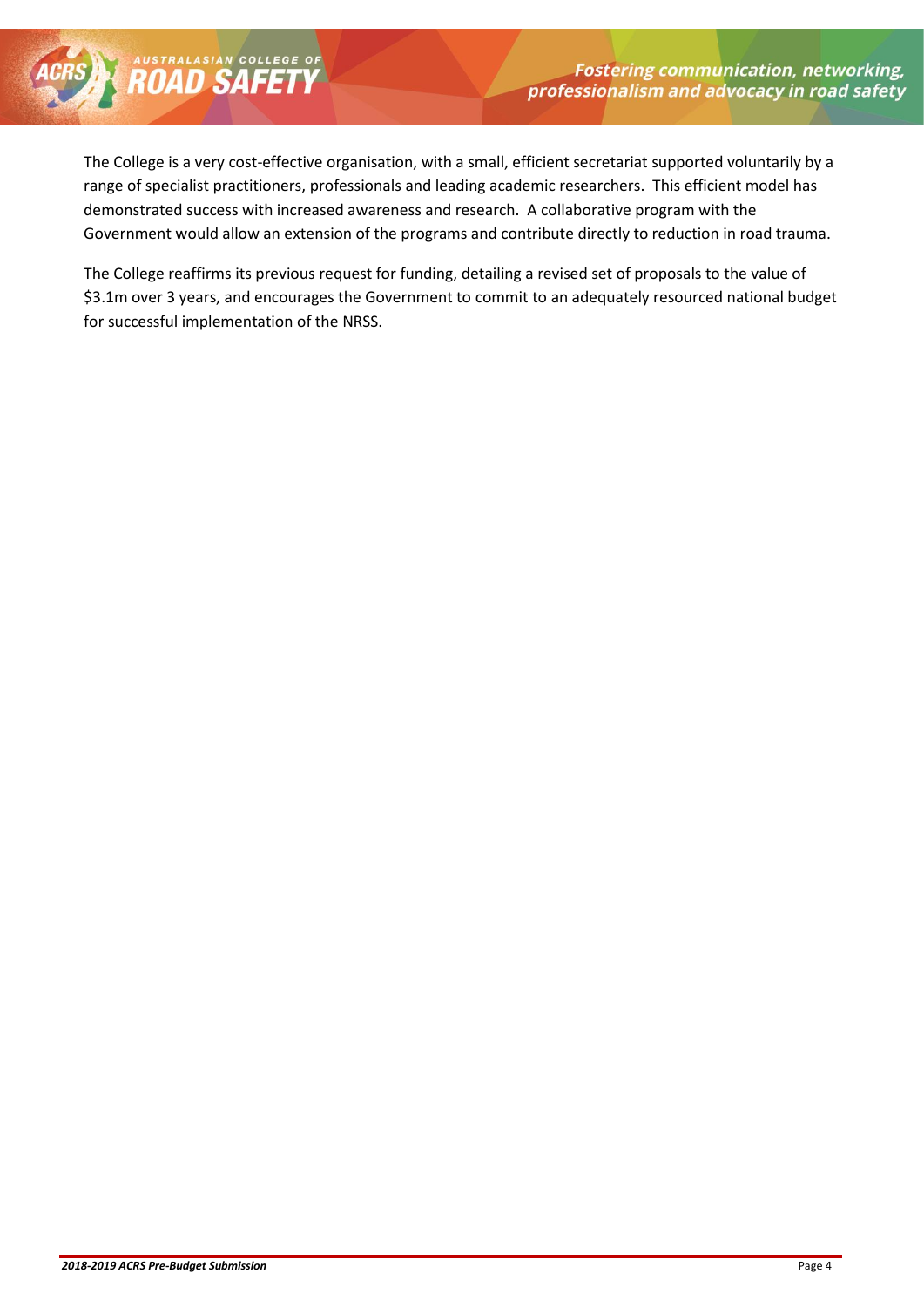### <span id="page-4-0"></span>**1.0 Budget Support for ACRS Programs**

AUSTRALASIAN COLLED

We have previously proposed bringing the College's collective expertise to bear on:

- The preparation (in conjunction with the National Health and Medical Research Council, and the Australian Research Council) and initial implementation of a National Road Safety Research Plan
- The coordination (in collaboration with the Bureau of Infrastructure, Transport and Regional Economics) of work on injury data collection and reporting to meet OECD reporting guidelines for estimating serious injuries.

These are important long-term activities for road safety in Australia. There are other significant investments required by all Governments and stakeholders and the ACRS has identified a number of priority initiatives in previous submissions.

Through this pre-budget submission, ACRS invites the Federal Government to leverage the College's road safety status in Australia, bringing together as we do all major road safety research institutes, consultancies, non-government organisations, as well as many different public agencies with responsibility in the area.

It is proposed that the Government work with ACRS to establish a number of strategic road safety communication and partnership projects. Options include:

- 1) **Facilitate Stakeholder Engagement:** Establish and manage a six-monthly stakeholder engagement process, bringing together major organisations with direct responsibilities in the safety of the road traffic system
- 2) **National Road Safety Promotion:** Prepare and deliver a national road safety communications plan targeted to major influencers and organisations across society to facilitate greater contributions
- 3) **Regional and Remote Development:** Develop and implement a specific regional and remote program incorporating scholarships and small grants to initiate community responses within this significantly over-represented community
- 4) **Annual Road Safety Conference** A multi-year commitment to support highest quality keynote speakers, and Scholarships for professionals in low- and middle-income countries
- 5) **International Collaboration** Leadership by example in the Decade of Action for Road Safety by providing seed support the formal establishment of an ACRS international Outreach Chapter and/or ACRS ASEAN Chapter.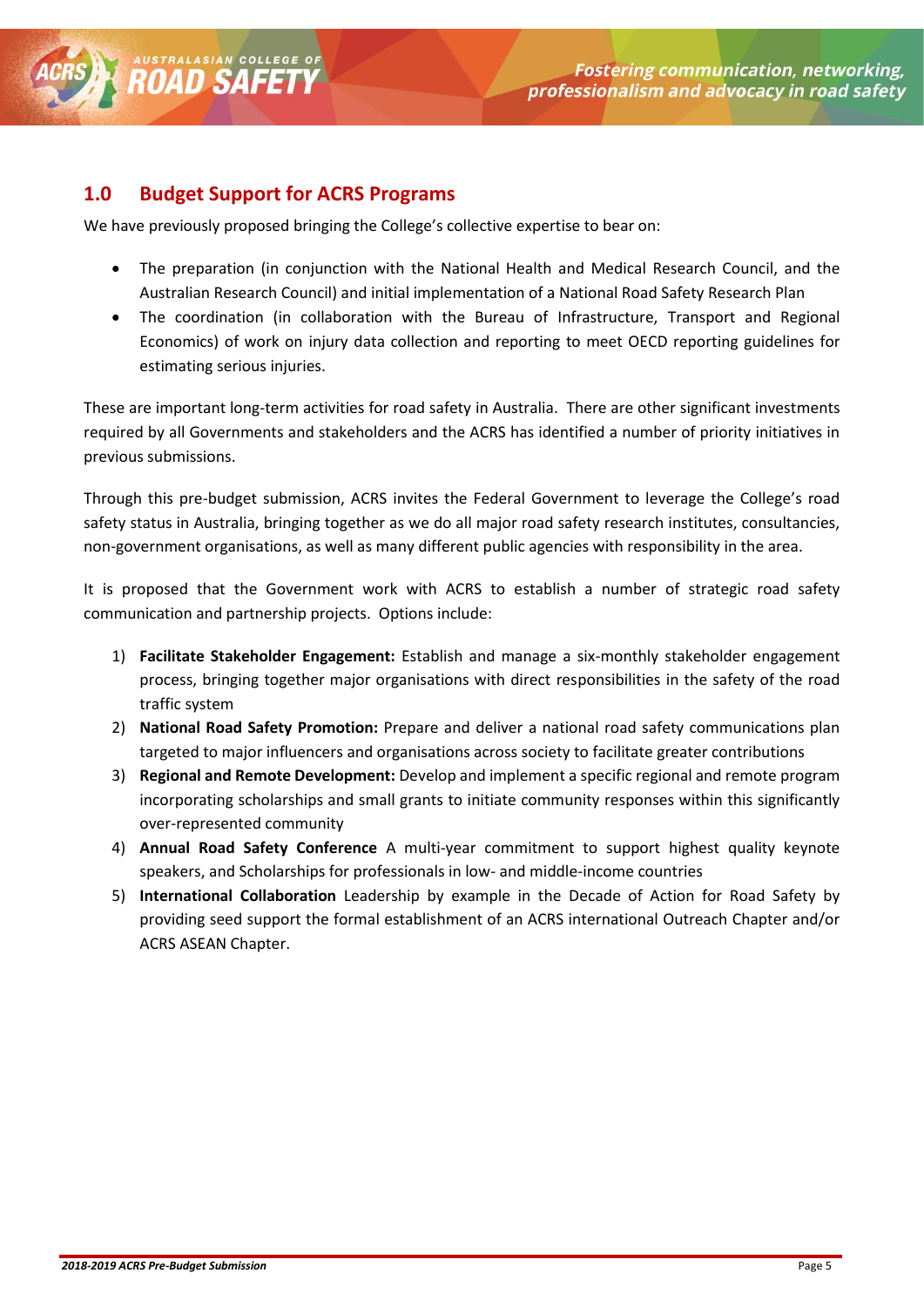| $\mathbf{1}$ | <b>Stakeholder Engagement</b>                                                                                                                                                                                                                                                                                                                                                                                                                                                                                                                                                                                                                                                                                                                                                                                                                                                                                                                                            |  |
|--------------|--------------------------------------------------------------------------------------------------------------------------------------------------------------------------------------------------------------------------------------------------------------------------------------------------------------------------------------------------------------------------------------------------------------------------------------------------------------------------------------------------------------------------------------------------------------------------------------------------------------------------------------------------------------------------------------------------------------------------------------------------------------------------------------------------------------------------------------------------------------------------------------------------------------------------------------------------------------------------|--|
| Why          | It is important to build a consensus across the whole community to recognise and<br>implement the many evidence-based programs which can significantly reduce trauma<br>while maintaining personal mobility. There is however no national mechanism through<br>which the wide group of national stakeholders are brought together to address issues<br>of national significance in road safety.                                                                                                                                                                                                                                                                                                                                                                                                                                                                                                                                                                          |  |
|              | This lack was addressed directly in the review of the NRSS. Since then, Austroads has<br>increased its capacity to act nationally for its member organisations, but a much more<br>strategic effort is needed nationally which includes the broader professional and<br>social community in addition to government jurisdictions if Australia is to actually<br>improve its sluggish and unacceptable road safety performance in the immediate and<br>longer term.                                                                                                                                                                                                                                                                                                                                                                                                                                                                                                       |  |
| What         | As one of four key points in its 2017 Submission to Federal Parliamentarians, the<br>College called on the Federal Government to establish a six-monthly forum for<br>national stakeholders seeking to support significant improvements in road safety. The<br>purpose of the forum would be review progress in road safety at a national level, and<br>discuss key initiatives for significantly improving results.                                                                                                                                                                                                                                                                                                                                                                                                                                                                                                                                                     |  |
|              | Such a forum would be for the exchange of information and ideas about how to<br>achieve the elimination of fatalities and serious injuries on Australia's roads,<br>consistent with the Safe System approach to road safety endorsed by all Australian<br>Governments. The forum would have no actual or implied decision rights. It would<br>encourage voluntary actions by all parties represented, increase knowledge transfer<br>and skills, for governments, public and/or private organisations.                                                                                                                                                                                                                                                                                                                                                                                                                                                                   |  |
| How          | It is proposed that the Federal Government engage the Australasian College of Road<br>Safety to establish and run on its behalf a six-monthly national road safety forum for<br>three years, starting July 2019. We would work with the Federal Government to:<br>Prepare a Terms of Reference for the forum<br>Identify, recruit and sustain membership of the forum<br>Develop and manage the forum agenda<br>Prepare materials for consideration, or requested, by the forum<br>Prepare minutes and document commitments made at the forum<br>Manage logistics associated with the forum.<br>There are a number of different ways this could be managed. The College proposes<br>that our role is as an informed facilitator of discussion. A co-Convenor arrangement is<br>proposed, with the Federal Government being one of those Convenors. The College<br>could assume a co-Convenor role, or that role could be met from within the<br>membership of the forum. |  |
| Investment   | Total ACRS staff, hosting and attendance expenditure: \$197,000 per year                                                                                                                                                                                                                                                                                                                                                                                                                                                                                                                                                                                                                                                                                                                                                                                                                                                                                                 |  |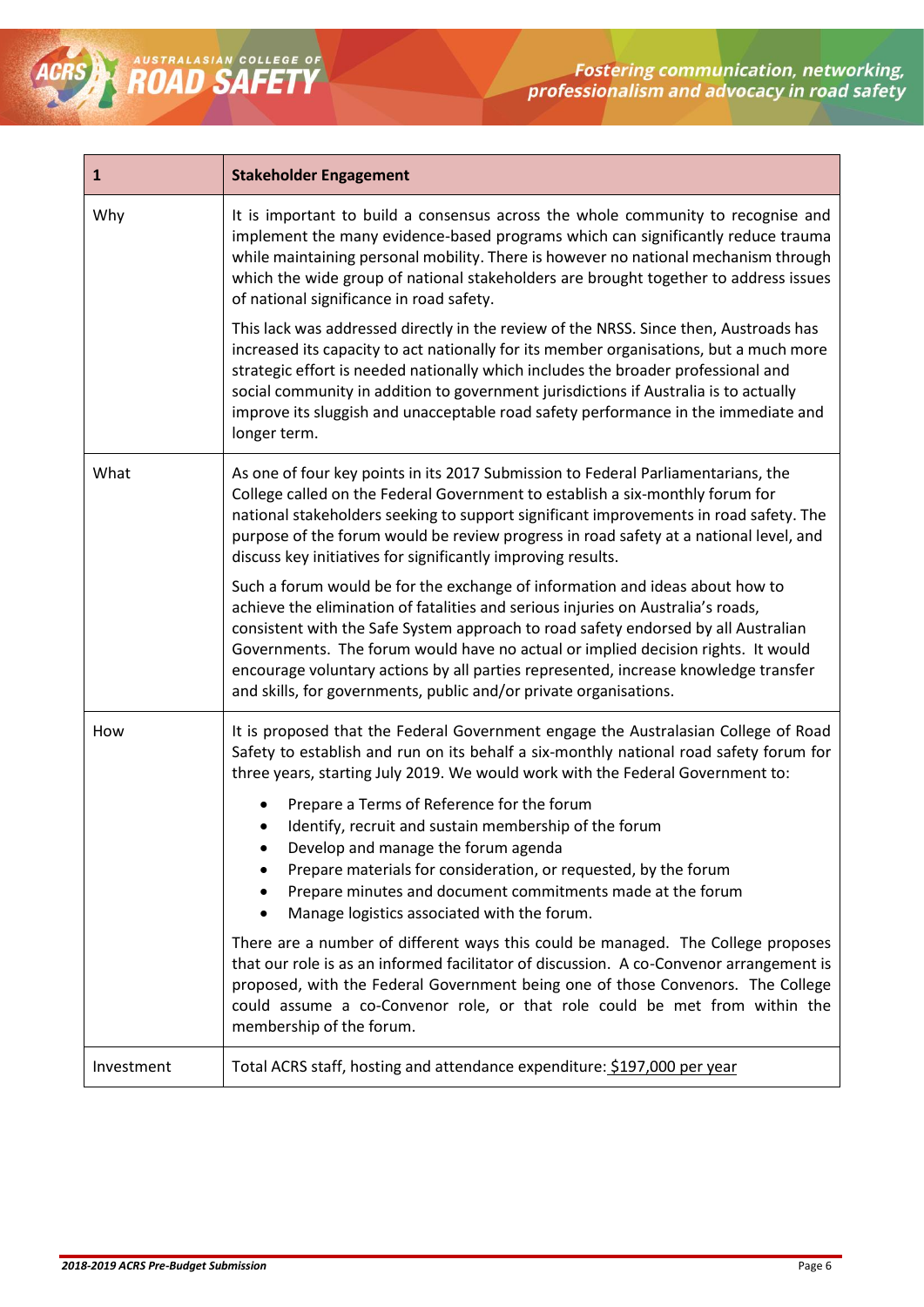

| $\overline{2}$ | <b>National Road Safety Promotion</b>                                                                                                                                                                                                                                                                                                                                                                                                                                                                                                                                                                                                               |  |  |  |  |
|----------------|-----------------------------------------------------------------------------------------------------------------------------------------------------------------------------------------------------------------------------------------------------------------------------------------------------------------------------------------------------------------------------------------------------------------------------------------------------------------------------------------------------------------------------------------------------------------------------------------------------------------------------------------------------|--|--|--|--|
| Why            | Despite the breadth and diversity of stakeholders working towards road trauma<br>reduction, there is no truly national approach to support road safety promotion other<br>than the College's publications. Social media knows no jurisdictional boundaries, so<br>we need to build scale in communication across the country to counter "fake<br>commentary" and build a knowledge-based support for safe system management of<br>road safety improvements.                                                                                                                                                                                         |  |  |  |  |
|                | Communication is key to ensuring stakeholders feel engaged and supported in their<br>work towards trauma reduction, as well as keeping them informed of latest<br>developments and information. Feedback from non-ACRS members who become<br>aware of the ACRS Weekly Alert for example is often surprise that this comprehensive<br>engagement service is available, and wish they had been aware of it earlier. The<br>benefit of this weekly newsletter is that it promotes not only ACRS news and events,<br>but includes outcomes, summaries and commentary from relevant events, helping to<br>build a consensus across stakeholder networks. |  |  |  |  |
|                | There is much more that can be done to bring in the wider groups of stakeholders<br>including manufacturers and insurers for example, and to build a platform to launch<br>community awareness programs at a national level. The College has the expertise and<br>independence to be able to expand our work in this area.                                                                                                                                                                                                                                                                                                                          |  |  |  |  |
| What           | Communicate with all road safety stakeholders, by expanding ACRS's already successful<br>communication networks to reach a broader stakeholder audience. This may include<br>specific seminars at the annual conference or separately, site visits, distribution<br>materials etc (in line with Section 7 of the Coalition Policy).                                                                                                                                                                                                                                                                                                                 |  |  |  |  |
|                | Develop and implement with government agencies, including the transport and health<br>sectors, an agreed Road Safety Communications & Marketing Plan to leverage the<br>opportunities available through a stronger network of road safety stakeholders (in line<br>with Section 7 of the Coalition Policy).                                                                                                                                                                                                                                                                                                                                         |  |  |  |  |
|                | The communication strategy would include a strong focus on connecting with regional<br>and remote stakeholders who are working to reduce their significant over-<br>representation in road death/injury statistics. This strategy would include employment<br>of dedicated regional and remote communications specialist(s)/ coordinator(s).                                                                                                                                                                                                                                                                                                        |  |  |  |  |
| How            | It is proposed that the Federal Government engage the Australasian College of Road<br>Safety to establish a National Road Safety Communications Working Group with<br>members sourced from nationally identified specialist organisations. The aim of this<br>working group would be to:                                                                                                                                                                                                                                                                                                                                                            |  |  |  |  |
|                | Develop a Road Safety Communications & Marketing Plan<br>Work with an ACRS Communications specialist to implement the Plan                                                                                                                                                                                                                                                                                                                                                                                                                                                                                                                          |  |  |  |  |
|                | There are a variety of ways this could be managed. The College proposes that it<br>employs a full-time Senor Road Safety Communications Manager who would be<br>responsible for managing the Communications Working Group, and implementing the<br>resultant Communications Plan. The College would supervise this work at our cost.                                                                                                                                                                                                                                                                                                                |  |  |  |  |
| Investment     | Total ACRS staff, meeting and publication expenditure: \$189,000 per year (1 <sup>st</sup> year, 2 <sup>nd</sup><br>& subsequent year costs dependent on goals of resultant Communications Plan).                                                                                                                                                                                                                                                                                                                                                                                                                                                   |  |  |  |  |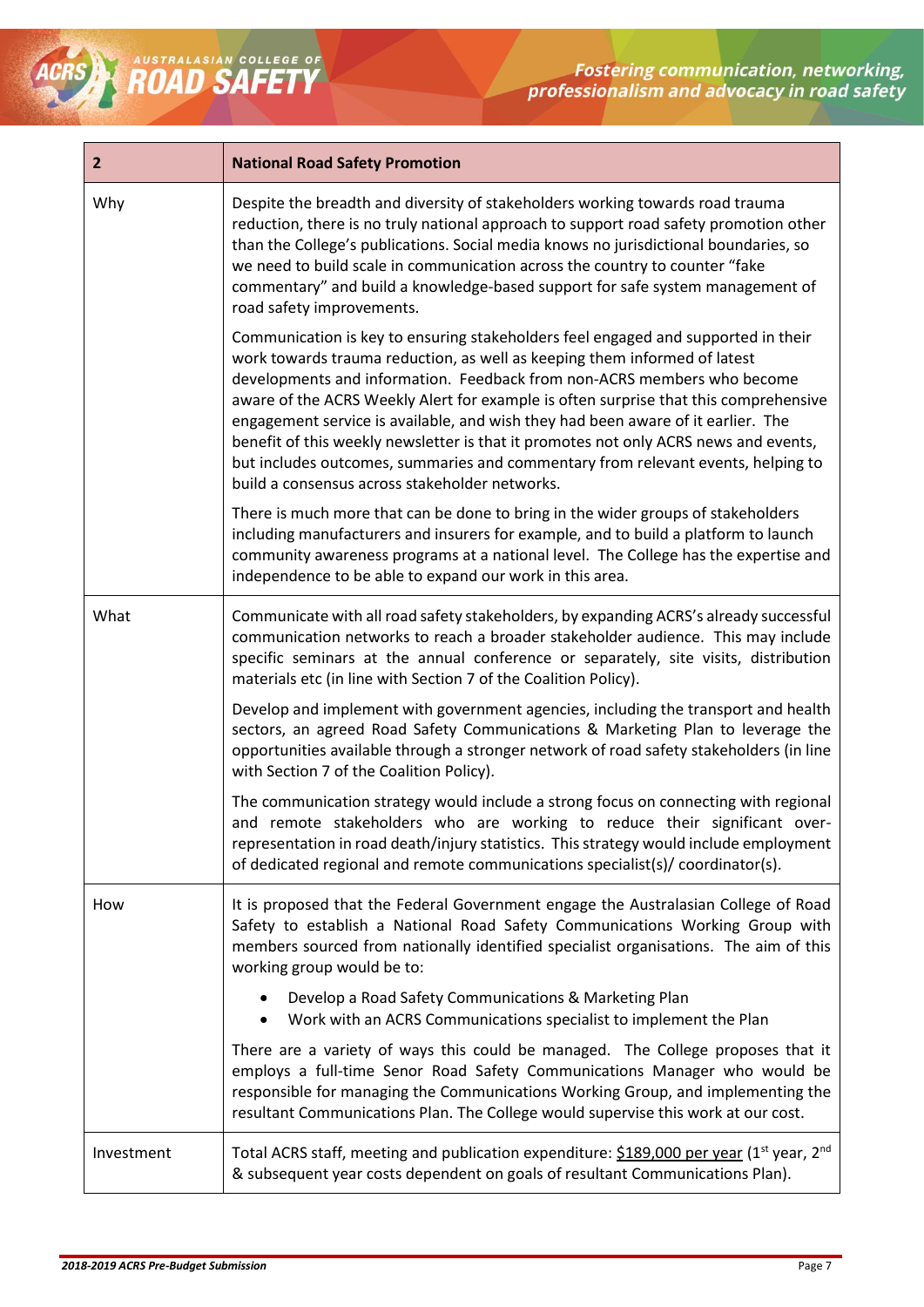| 3          | <b>Address the Regional and Remote Road Deaths Disparity</b>                                                                                                                                                                                                                                                                                                                                                                                                                                                                                    |  |  |  |  |
|------------|-------------------------------------------------------------------------------------------------------------------------------------------------------------------------------------------------------------------------------------------------------------------------------------------------------------------------------------------------------------------------------------------------------------------------------------------------------------------------------------------------------------------------------------------------|--|--|--|--|
| Why        | As highlighted by the previous Federal Minister responsible for road safety, Darren<br>Chester, we are currently experiencing a disparity between the number of deaths<br>occurring on roads outside urban areas. The latest data shows that around 2/3 of<br>road deaths are occurring on regional roads.                                                                                                                                                                                                                                      |  |  |  |  |
|            | Our conference in Perth in 2017 enabled the WA Road Safety Commission to provide<br>scholarships for 19 regional and remote participants to attend the conference,<br>representatives who would otherwise be unable to participate. Feedback from each<br>attendee has been very positive in terms of both networking opportunities for future<br>work and knowledge transfer. We proposed that forming a partnership with the<br>Commonwealth will allow this program to be expanded to maximise impact in our<br>regional and remote regions. |  |  |  |  |
|            | With the jurisdictions currently considering the development of a regional and remote<br>road safety strategy, the College would provide a perfect opportunity to provide an<br>independent facilitator/manager to assist in strategy development, stakeholder<br>engagement and strategy implementation.                                                                                                                                                                                                                                       |  |  |  |  |
| What       | Communicate with all road safety stakeholders to develop and implement a Regional<br>Road Safety Strategy.                                                                                                                                                                                                                                                                                                                                                                                                                                      |  |  |  |  |
|            | Develop and implement with government agencies, including the transport and health<br>sectors, an engagement strategy for regional and remote stakeholders, including<br>convening a satellite event(s) (both face-to-face and with webinars) with the<br>Australasian Road Safety Conference for those working in Local Government Agencies<br>and wider stakeholder groups as required/agreed. Mentoring programs and<br>scholarships would be enabled.                                                                                       |  |  |  |  |
|            | Develop and implement a communications and engagement strategy for Regional and<br>Remote stakeholders, to complement and strengthen outcomes from the R&R<br>strategy and the ARSC satellite event(s).                                                                                                                                                                                                                                                                                                                                         |  |  |  |  |
| How        | It is proposed that the Federal Government engage the Australasian College of Road<br>Safety to assist in/drive development and implementation of the Regional and Remote<br>Road Safety Strategy. The aim of this engagement would be to:                                                                                                                                                                                                                                                                                                      |  |  |  |  |
|            | Provide a central reference point, with the Department, and oversight of<br>development of a Regional and Remote Road Safety Strategy<br>Work with the ACRS management specialist to implement the Strategy                                                                                                                                                                                                                                                                                                                                     |  |  |  |  |
|            | There are a variety of ways this could be managed. The College proposes that it<br>employs a full-time Senor Road Safety Regional and Remote Manager who would be<br>responsible for managing satellite event at ARSC conferences as well as managing<br>engagement activities across jurisdictions throughout the year.                                                                                                                                                                                                                        |  |  |  |  |
| Investment | Total ACRS staff, hosting and attendance expenditure: \$240,000 per year (1 <sup>st</sup> year - 2 <sup>nd</sup><br>& subsequent year costs dependent on goals of resultant Communications Plan).                                                                                                                                                                                                                                                                                                                                               |  |  |  |  |

ROAD SAFETY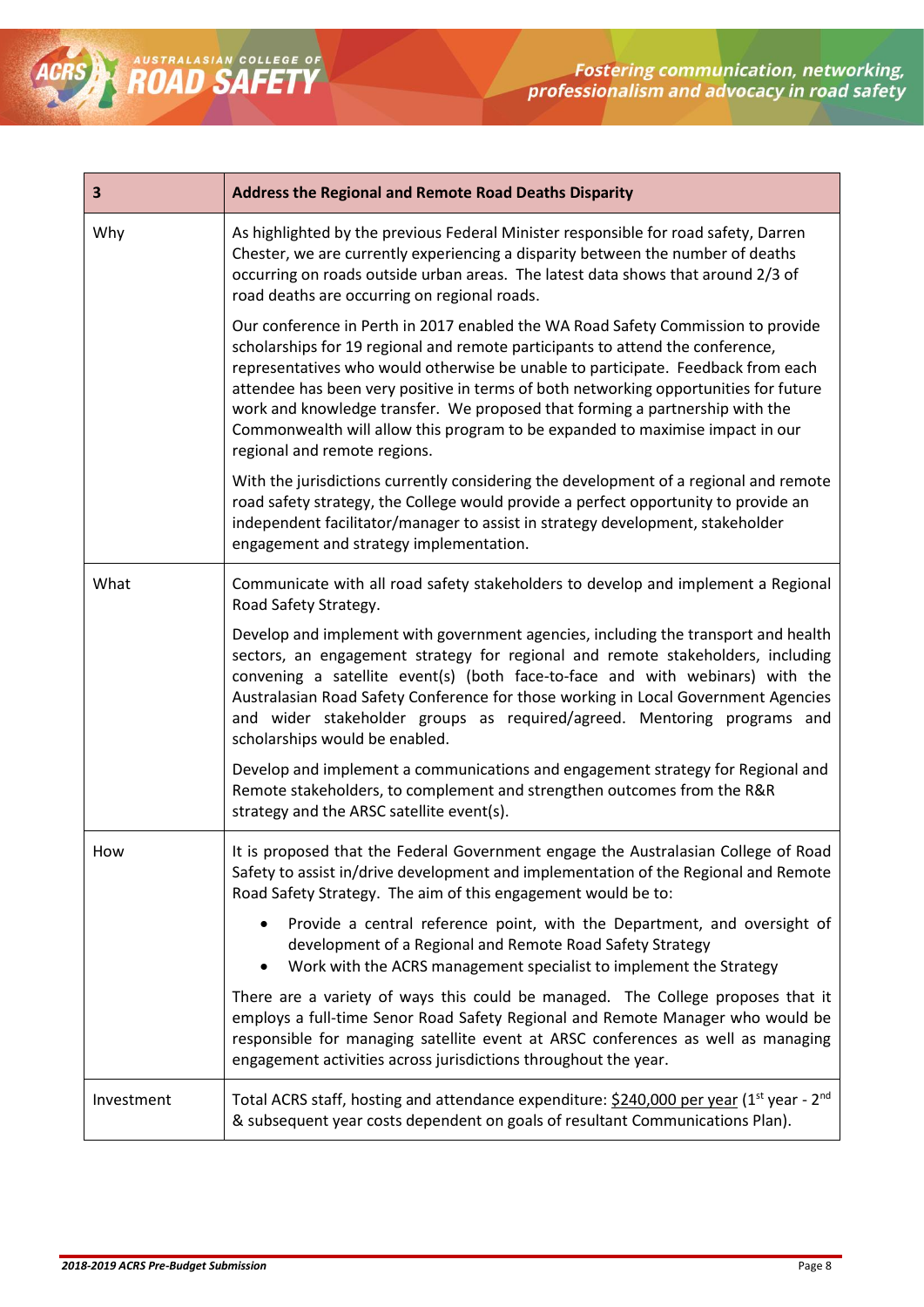

| 4          | <b>Annual Road Safety Conference</b>                                                                                                                                                                                                                                                                                                                                                                                                                                                                                        |  |  |  |  |
|------------|-----------------------------------------------------------------------------------------------------------------------------------------------------------------------------------------------------------------------------------------------------------------------------------------------------------------------------------------------------------------------------------------------------------------------------------------------------------------------------------------------------------------------------|--|--|--|--|
| Why        | Feedback from all recent conferences indicates that the vast majority of delegates<br>find the event extremely helpful in expanding the networks and increasing their<br>expertise.                                                                                                                                                                                                                                                                                                                                         |  |  |  |  |
|            | Since the College took over management of the merged jurisdictional (RSRPE) and<br>ACRS conferences this new event has been cemented on the regional calendar as a<br>major provider of knowledge transfer & professional development for the diverse<br>road safety stakeholder networks across Australasia and increasingly globally.                                                                                                                                                                                     |  |  |  |  |
|            | The conferences historically attract 600-700 attendees and post-event surveys show<br>the event to be overwhelmingly successful. The event provides a jurisdictional focus<br>each year as it rotates around the region as well as maintaining a broader national<br>and regional focus through targeted workshops & concurrent sessions, expert<br>keynote presenters and timely themed plenary sessions, seminars, satellite events,<br>and scholarships - both regional and targeted at Low and Middle-Income Countries. |  |  |  |  |
| What       | It is proposed the Federal Government provides a three-year commitment of<br>sponsorship for the conference including a specific allocation to assist Australia's<br>engagement with and aims of the UN Decade of Action for Road Safety and to address<br>issues of national importance, both current and emerging. For example, this includes<br>the emergence of new technologies, support for keynote speaker engagement, and<br>support for LMIC Scholarships.                                                         |  |  |  |  |
| How        | Multi-year agreement                                                                                                                                                                                                                                                                                                                                                                                                                                                                                                        |  |  |  |  |
| Investment | College management of the ARSC LMIC program (\$30,000), procurement of eminent<br>speakers (\$30,000), LMIC Scholarships (\$50,000), and Gold Sponsorship (\$50,000).<br>Total: \$160,000 ARSC sponsorship per annum over three years.                                                                                                                                                                                                                                                                                      |  |  |  |  |

ROAD SAFETY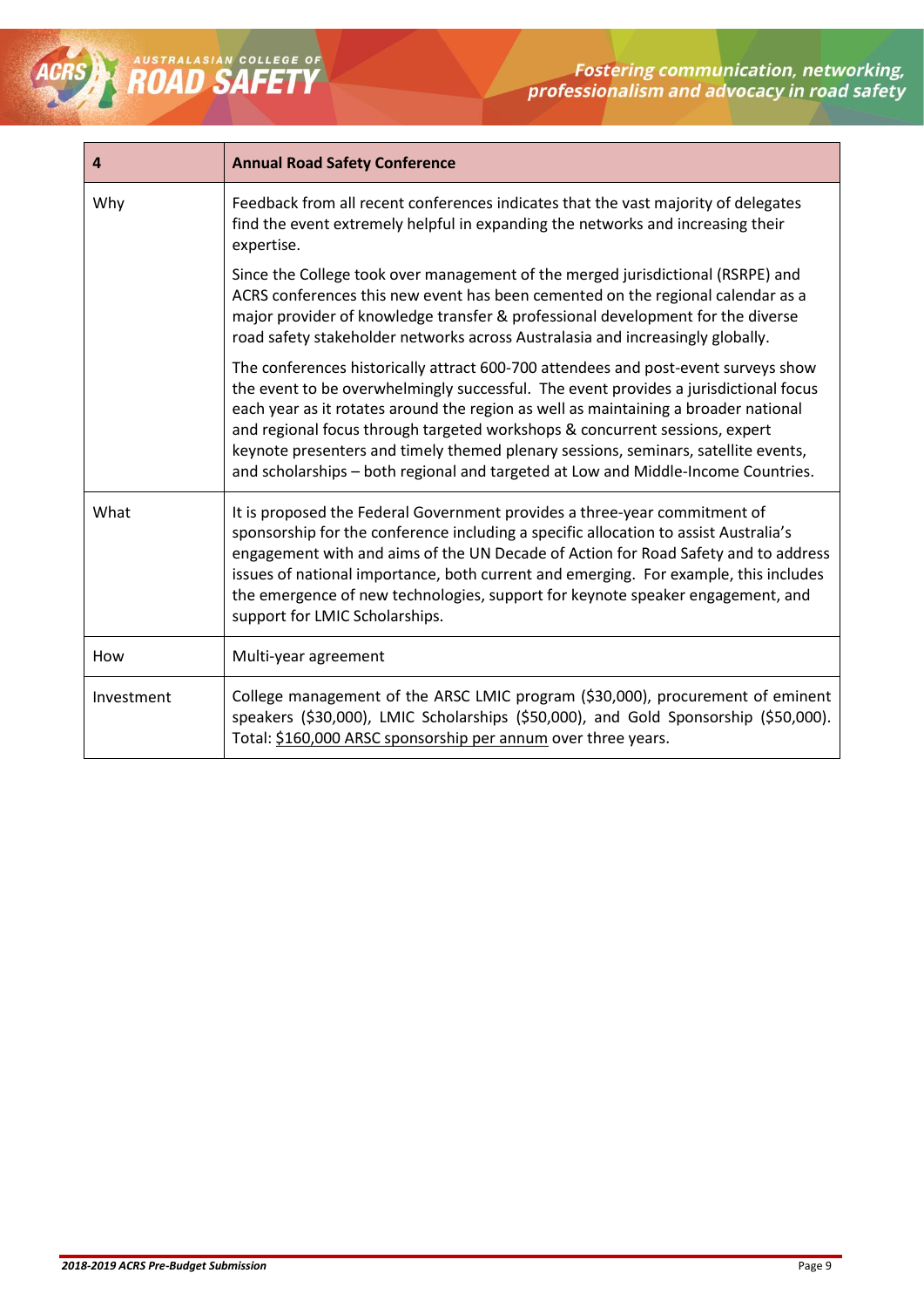| 5          | <b>International Collaboration</b>                                                                                                                                                                                                                                                                                                                                                                                                                                                                                                                                                                                       |  |  |  |  |
|------------|--------------------------------------------------------------------------------------------------------------------------------------------------------------------------------------------------------------------------------------------------------------------------------------------------------------------------------------------------------------------------------------------------------------------------------------------------------------------------------------------------------------------------------------------------------------------------------------------------------------------------|--|--|--|--|
| Why        | In a 2016 letter from Dr Etienne Krug at the World Health Organization (WHO) to Hon<br>Michael McCormack MP, the WHO expressed their keenness "to explore further how<br>the Government of Australia might be able to collaborate with WHO to support<br>countries, in particular in the WHO   Western Pacific Region, to define priorities and<br>make the urgent progress needed". Some ideas for follow up included  "Facilitating<br>capacity development for road safety in low-income and middle-income countries<br>through a specific programme at the Australasian Road Safety Conference 2016 in<br>Canberra". |  |  |  |  |
|            | The support provided by the Federal Government to international delegates to the<br>Australasian Road Safety Conference has provided a significant boost to the early<br>initiative of College members to explicitly incorporate a regional component in this<br>premier road safety knowledge event. This began with the landmark 2008 conference<br>in Adelaide where one-off AusAID and World Bank funding was secured to support<br>this work. Capacity development in the region is expected to be a key issue for some<br>time to come.                                                                            |  |  |  |  |
|            | This would also demonstrate Australia's commitment to the UN Road Safety Goals<br>already agreed especially in the lead up to the 3rd High Level Ministerial Road Safety<br>Conference scheduled for Stockholm in early 2020.                                                                                                                                                                                                                                                                                                                                                                                            |  |  |  |  |
| What       | It is proposed that the Federal Government support the formal establishment of an<br>ACRS international Outreach Chapter and/or ACRS ASEAN Chapter. The Chapter<br>would be twinned with one of the College's most active Chapters (Queensland, New<br>South Wales or Victoria), and a program of knowledge transfer and professional<br>activities supported over a period of three years. The goal would be to establish a<br>Chapter which can sustain itself from the fourth year onwards.                                                                                                                           |  |  |  |  |
| How        | Multi-year agreement                                                                                                                                                                                                                                                                                                                                                                                                                                                                                                                                                                                                     |  |  |  |  |
| Investment | Total ACRS staff, hosting and attendance expenditure: \$250,000 per year.                                                                                                                                                                                                                                                                                                                                                                                                                                                                                                                                                |  |  |  |  |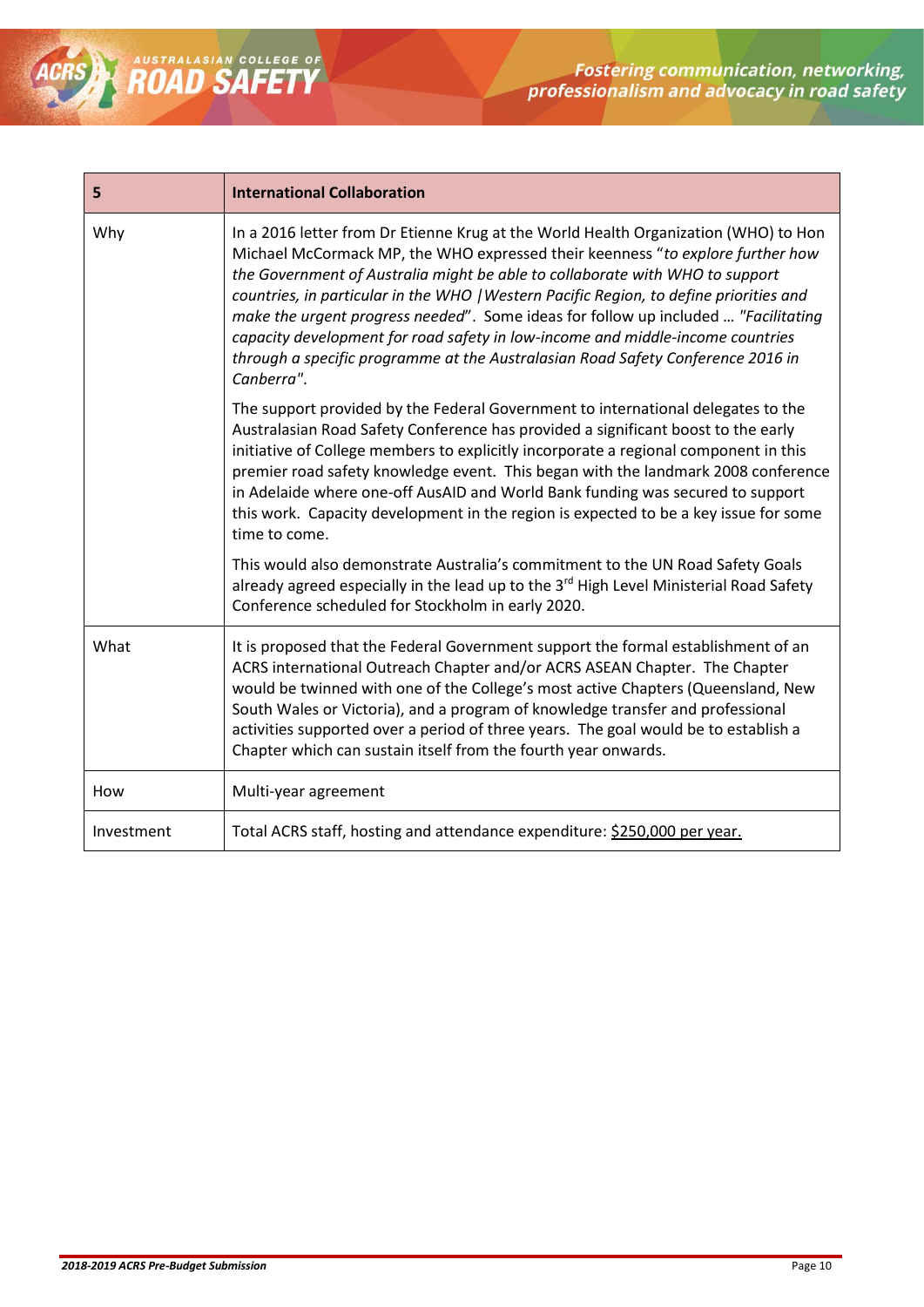### *Table 1:* **Contribution sought by ACRS to improve road trauma reduction outcomes**

| Program                              | 2019/20     | 2020/21     | 2021/22     | <b>Total over 3</b><br><b>years</b> |
|--------------------------------------|-------------|-------------|-------------|-------------------------------------|
| 1. Facilitate Stakeholder Engagement | \$197,000   | \$197,000   | \$197,000   | \$591,000                           |
| 2. National Road Safety Promotion    | \$189,000   | \$189,000   | \$189,000   | \$567,000                           |
| 3. Regional and Remote Development   | \$240,000   | \$240,000   | \$240,000   | \$720,000                           |
| 4. Annual Road Safety Conference     | \$160,000   | \$160,000   | \$160,000   | \$480,000                           |
| 5. International Collaboration       | \$250,000   | \$250,000   | \$250,000   | \$750,000                           |
| Total per year                       | \$1,036,000 | \$1,036,000 | \$1,036,000 | \$3,108,000                         |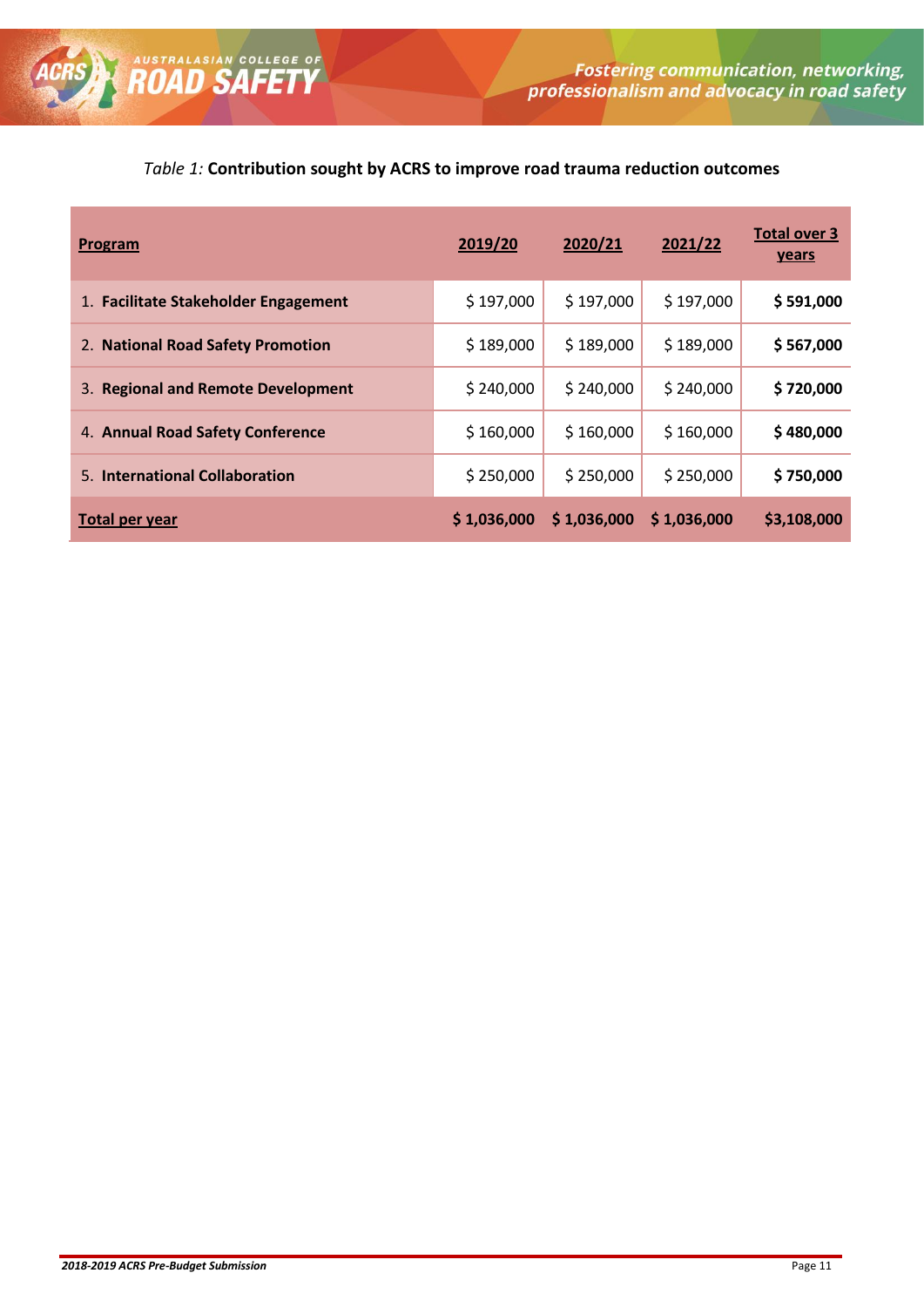### <span id="page-11-0"></span>**2.0 Key ACRS Achievements**

AUSTRALASIAN COLLEGE OF

This section describes three current and innovative activities, and outlines our most recent achievements over the past 24 months in particular. The College has three innovative programs presently contributing to the process of reducing road trauma, predominately concentrating on the Management Pillar recommended in the UN Decade of Action agenda.

- 1. Collaboratively supporting the [Australian](http://roadsafety.gov.au/) and [New Zealand](http://www.saferjourneys.govt.nz/) National Road Safety Strategies;
- 2. Managing the [Australasian Road Safety Conferences \(ARSC\);](http://australasianroadsafetyconference.com.au/) and
- 3. Publishing the world's only peer-reviewe[d Journal](http://acrs.org.au/wp-content/uploads/2016-17-Executive-Committee.pdf) dedicated to road safety.

#### <span id="page-11-1"></span>*2.1 Collaboratively supporting the Australia and New Zealand's National Road Safety Strategies.*

In 2017 the College presented a comprehensive [2017 Submission to Australian Federal Parliamentarians,](http://us7.campaign-archive2.com/?u=a4664bfed5e72009f29785051&id=47c6c4ee67)) outlining Australia's stalled progress against National Road Safety Strategy 2011-2020 targets for death and injury reduction, the multi-portfolio impacts of road trauma across the spectrum of federal departments, and comprehensive recommendations on the way forward to reduce road trauma.

The innovative process developing this submission including drafting in collaboration with the [ACRS](http://acrs.org.au/wp-content/uploads/2016-17-Executive-Committee.pdf)  [Executive Committee](http://acrs.org.au/wp-content/uploads/2016-17-Executive-Committee.pdf) and [Fellows.](http://theaustralasianroadsafetyawards.com.au/past-awards/historical-fellowship-list/) This submission was supported by significant organisations including the [Australian Automobile Association,](http://www.aaa.asn.au/) th[e Royal Australasian College of Surgeons,](https://www.surgeons.org/about/) an[d Carers Australia](http://www.carersaustralia.com.au/about-us/) – in tandem representing around 10 million Australians/New Zealanders. This submission has been downloaded over 6,000 times globally and has generated ongoing discussions in Federal Parliament including in the [Senate by the co-Chair of the Parliamentary Friends of Road Safety.](https://www.youtube.com/watch?v=kjw_BRZThaI&t)

#### <span id="page-11-2"></span>*2.2 Managing the Australasian Road Safety Conference (ARSC)*

The [Australasian Road Safety Conference \(ARSC\)](http://australasianroadsafetyconference.com.au/) series (including prestigious [Awards\)](http://theaustralasianroadsafetyawards.com.au/2017-awards/2017-conference-awards/) was established with leadership from the College Executive Committee during an extended submission process in 2014/15. ARSC has successfully amalgamated the College conference and the Australian/New Zealand government-run conference (via the [Austroads multi-jurisdictional agency\)](http://www.austroads.com.au/) to form the largest road safety-dedicated conference in our region. The College manages the conference on behalf of all ACRS members and jurisdictional government agencies.

The conferences to date have attracted 600-800 attendees and have received an overwhelmingly positive reception. (See the [ARSC2018 post-conference wrap-up,](https://mailchi.mp/acrs/the-wrap-our-arsc2018-post-event-summary-thank-you-for-such-an-educational-energising-and-uplifting-event-aimed-at-combatting-road-trauma-1000029) ARSC2017 [post-conference wrap-up,](http://mailchi.mp/acrs/the-post-conference-wrap-up-999429?e=6e8f765557) the [ARSC2016](http://us7.campaign-archive2.com/?u=a4664bfed5e72009f29785051&id=3e24922e9f&e=)  [post-conference wrap-up,](http://us7.campaign-archive2.com/?u=a4664bfed5e72009f29785051&id=3e24922e9f&e=) the [ARSC2015 post-conference wrap-up](http://us7.campaign-archive1.com/?u=a4664bfed5e72009f29785051&id=223ea3e0c6&e=6e8f765557) and th[e photo galleries](https://www.flickr.com/photos/109216263@N05/albums/with/72157658414290433) for supporting evidence).

In Sydney there were 150+ peer-reviewed papers and 15 symposia, providing the platform for the wide range of delegates to build their knowledge for application in reducing road trauma. [ARSC2018,](https://us7.campaign-archive.com/?u=a4664bfed5e72009f29785051&id=50de58034e#LMIC) with a theme of "Towards Zero – Making it Happen!", attracted 700 delegates to Sydney, New South Wales this October.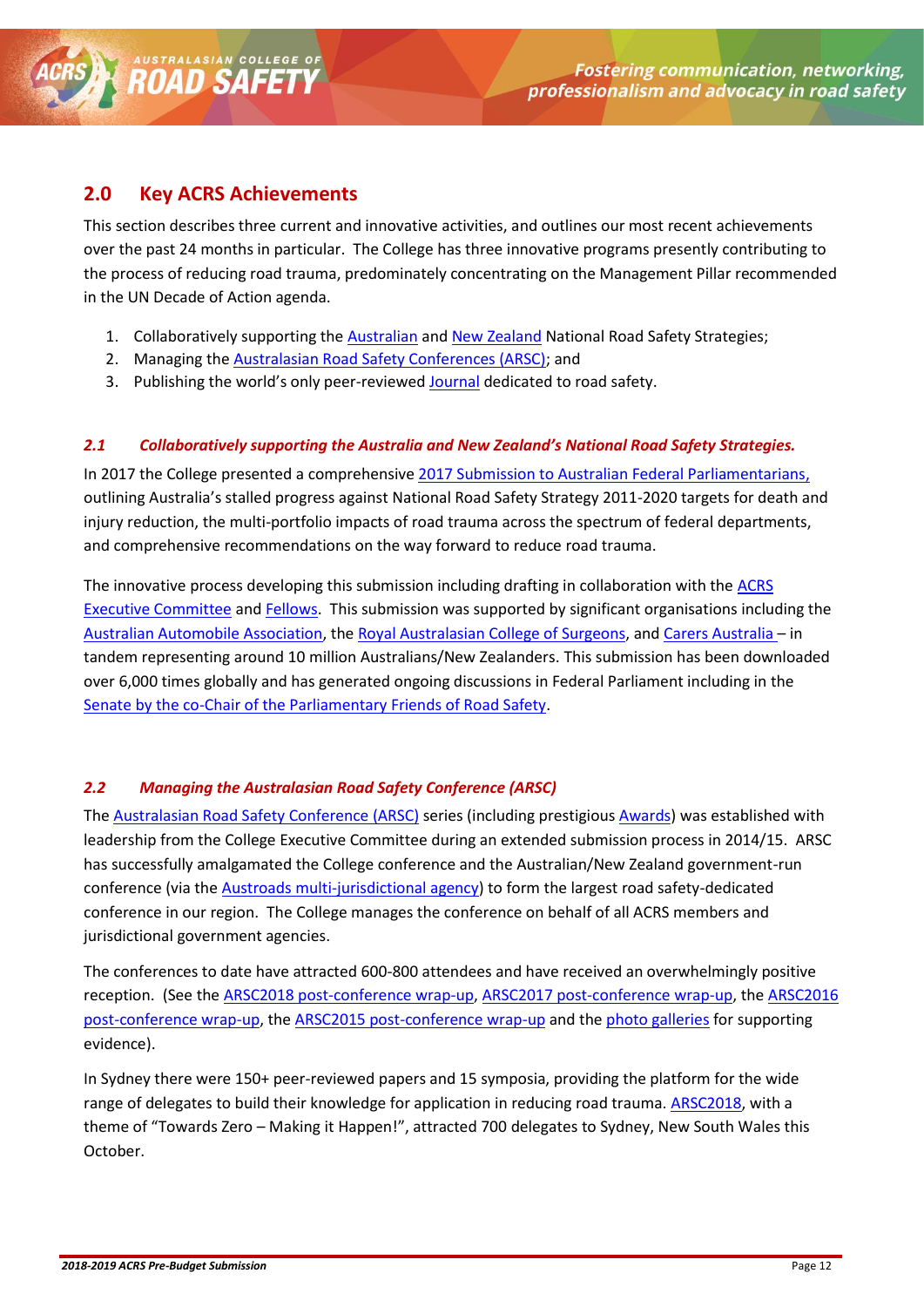

ARSC2019 will be in Adelaide in September 2019 and is anticipated will be our largest event yet. The focus on regional safety and international outreach will expand.

#### <span id="page-12-0"></span>*2.3 Publishing a quality peer-reviewed Journal on road safety research.*

The *[Journal of the Australasian College of Road Safety](http://acrs.org.au/publications/journals/) (JACRS)* publishes high quality peer-reviewed papers four times a year. It provides a rigorous platform to communicate the evidence for the delivery of road safety. Recently the ACRS has concentrated on significantly expanding and strengthening the [JACRS Editorial](http://acrs.org.au/publications/journals/editorial-board/)  [Board](http://acrs.org.au/publications/journals/editorial-board/) and raising the JACRS Impact Factor (IF) in order to become a world class publication, sought after by high profile authors.

#### <span id="page-12-1"></span>*2.4 Recent Achievements:*

AUSTRALASIAN COLLI

Achievements of the College have been extensive and include the following:

- Managing the annual Australasian Road Safety Conference series, in partnership with Austroads. In 2018 this event attracted 700 road safety stakeholders to Sydney. The [post-event survey](http://acrs.org.au/wp-content/uploads/ARSC2018-Post-Event-Evaluation-Summary.pdf) showed a high level of satisfaction across all facets of the event, and the conference has now become the major road safety event on the calendar in our region.
- The holding of multiple Australasian and Chapter events across a diverse range of subjects, from older drivers to safer vehicles and the safe system. Numbers of delegates attracted has ranged from 40 to 100+ attendees.
- Presentation of a comprehensive [2017 Submission to Federal Parliamentarians.](http://us7.campaign-archive2.com/?u=a4664bfed5e72009f29785051&id=47c6c4ee67) This submission has been downloaded over 6,000 times and was developed collaboratively relying on the expertise of our [ACRS Executive Committee](http://acrs.org.au/wp-content/uploads/2016-17-Executive-Committee.pdf) an[d Fellows.](http://theaustralasianroadsafetyawards.com.au/past-awards/historical-fellowship-list/)
- Meetings with federal and state politicians to assist in expediting reductions in the road toll. This has included meeting with Deputy Prime Minister McCormack, his advisers and his Department, as well as meetings with a variety of jurisdictional Ministers.
- Supporting the federal [Parliamentary Friends of Road Safety](http://acrs.us7.list-manage.com/track/click?u=a4664bfed5e72009f29785051&id=1a28661ec8&e=6e8f765557) group. This is a non-partisan group of federal politicians which has 4 main objectives:
	- Elevate within the Federal Parliament greater awareness of road safety.
	- Inform Federal Parliamentarians of the need for continued improvement in road safety outcomes.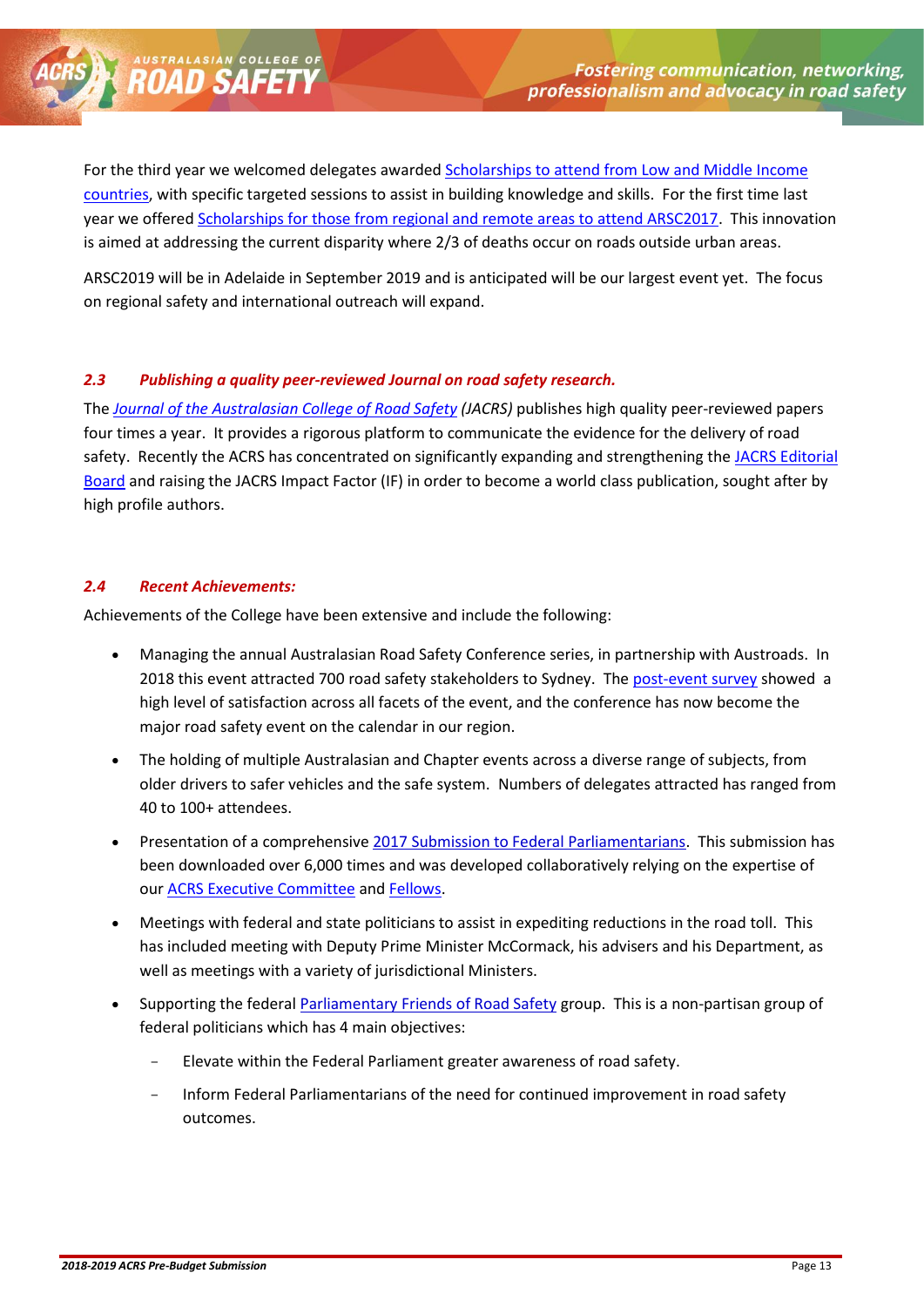- Inform Federal Parliamentarians of the national and international initiatives with potential to improve road safety outcomes.
- Ensure the Federal members of Parliament are aware of the enormous social and economic cost of failing to continually prioritise improved road safety outcomes.
- Maintaining a close connection with the College's eminent Patron. Our current Patron is the Governor-General of Australia, His Excellency General the Honourable Sir Peter Cosgrove AK MC, whose patronage supports a broader profile for the work of the College and all those involved in saving lives and injuries on our roads. This support has included activities such as the recent joint [media release commemorating the World Day of Remembrance for Road Traffic Victims.](http://mailchi.mp/acrs/world-day-of-remembrance-for-road-traffic-victims-joint-governor-generalacrs-media-release-999457?e=%5bUNIQID%5d) This media release has been viewed over 2,500 times.
- The holding of a successful 2018 [Australasian Road Safety Conference in Sydney.](https://mailchi.mp/acrs/the-wrap-our-arsc2018-post-event-summary-thank-you-for-such-an-educational-energising-and-uplifting-event-aimed-at-combatting-road-trauma-1000029) Many thanks go to our competent Western Australian Chapter Executive Committee, ably led by co-Chairs Professor Lynn Meuleners (C-MARC) and Paul Roberts (ARRB).
- In partnership with 3M, ACRS has continued for the seventh year the prestigious 3M-ACRS Diamond [Road Safety Award.](http://theaustralasianroadsafetyawards.com.au/2018-awards/3m-acrs-award/) This annual award has provided recognition to exemplary road safety initiatives, including [NT MACC \(2018\),](https://mailchi.mp/acrs/australasias-premier-road-safety-award-to-acts-kidsafe-program-999945?e=6940cb5d50) [Kidsafe ACT \(2017\),](http://mailchi.mp/acrs/australasias-premier-road-safety-award-to-acts-kidsafe-program-999377?e=6e8f765557) [DriveSafe NT Remote \(2016\),](https://us7.campaign-archive.com/?u=a4664bfed5e72009f29785051&id=2b9055d199) [Queensland](https://us7.campaign-archive.com/?u=a4664bfed5e72009f29785051&id=c0251c7ea4&e=9de4fd43da)  [Government Bruce Highway Project \(2015\),](https://us7.campaign-archive.com/?u=a4664bfed5e72009f29785051&id=c0251c7ea4&e=9de4fd43da) [Amy Gillett Foundation \(2014\),](http://theaustralasianroadsafetyawards.com.au/past-awards/2014-3m-acrs-diamond-road-safety-award/) [BHP-Billiton Mitsubishi](http://acrs.us7.list-manage.com/track/click?u=a4664bfed5e72009f29785051&id=01b391bbec&e=6e8f765557)  [Alliance](http://acrs.us7.list-manage.com/track/click?u=a4664bfed5e72009f29785051&id=01b391bbec&e=6e8f765557) (2013), [Project Tocan \(2012\),](http://acrs.us7.list-manage.com/track/click?u=a4664bfed5e72009f29785051&id=509eeec268&e=6e8f765557) and [Project RAPTAR \(2011\).](http://acrs.us7.list-manage1.com/track/click?u=a4664bfed5e72009f29785051&id=d994c3d2aa&e=6e8f765557) Through this award we encourage all road safety practitioners from the public or private sectors to submit highly innovative, cost-effective road safety initiatives/programs which they have recently developed that stand out from standard, everyday practice and deliver significant improvements in road safety for the community.
- Presentation of the [ACRS Fellowship](http://acrs.us7.list-manage.com/track/click?u=a4664bfed5e72009f29785051&id=b587ab3b4b&e=6e8f765557) to deserving candidates who have made outstanding contributions towards road trauma reductions. In 2018 this honour went t[o A/Professor Jeremy](https://mailchi.mp/acrs/prestigious-australasian-road-safety-award-to-tacs-samantha-cockfield-999957?e=6940cb5d50)  [Woolley and Dr John Crozier,](https://mailchi.mp/acrs/prestigious-australasian-road-safety-award-to-tacs-samantha-cockfield-999957?e=6940cb5d50) for their outstanding work and leadership over many years.
- Presentation of several verbal and [written submissions](http://acrs.us7.list-manage.com/track/click?u=a4664bfed5e72009f29785051&id=f1c4a76b40&e=6e8f765557) to a variety of audiences.
- Media releases on topical issues including [seat belts on high speed school buses,](http://acrs.us7.list-manage1.com/track/click?u=a4664bfed5e72009f29785051&id=c44a2d53a5&e=6e8f765557) th[e NT open speed](http://acrs.us7.list-manage1.com/track/click?u=a4664bfed5e72009f29785051&id=baa85edb46&e=6e8f765557)  [limit proposal,](http://acrs.us7.list-manage1.com/track/click?u=a4664bfed5e72009f29785051&id=baa85edb46&e=6e8f765557) and th[e proposal to relax QLD bicycle helmet laws.](http://acrs.us7.list-manage1.com/track/click?u=a4664bfed5e72009f29785051&id=e180ab1083&e=6e8f765557) Recent media releases include:
	- [NT's Indigenous Child Safety Program Takes Out Top Road Safety Prize](http://acrs.org.au/2018/10/nts-indigenous-child-safety-program-takes-out-top-road-safety-prize/) (5 October 2018)
	- A/Professor Jeremy Woolley and Dr John Crozier, recognised with prestigious Australasian [Road Safety Fellowship Awards](http://acrs.org.au/2018/10/aprofessor-jeremy-woolley-and-dr-john-crozier-recognised-with-prestigious-australasian-road-safety-fellowship-awards/) (5 October 2018)
	- [World Day of Remembrance for Road Traffic Victims -Joint ACRS President & Governor-](http://mailchi.mp/acrs/world-day-of-remembrance-for-road-traffic-victims-joint-governor-generalacrs-media-release-999461)[General Sir Peter Cosgrove Media Release](http://mailchi.mp/acrs/world-day-of-remembrance-for-road-traffic-victims-joint-governor-generalacrs-media-release-999461) (19 November 2017)
	- [ACT Child Safety Program Takes Out Top Road Safety Prize](http://mailchi.mp/acrs/australasias-premier-road-safety-award-to-acts-kidsafe-program-999389) (12 October 2017)
	- [TAC's Samantha Cockfield recognised with prestigious Australasian Road Safety Award](http://mailchi.mp/acrs/prestigious-australasian-road-safety-award-to-tacs-samantha-cockfield-999381) (12 October 2017)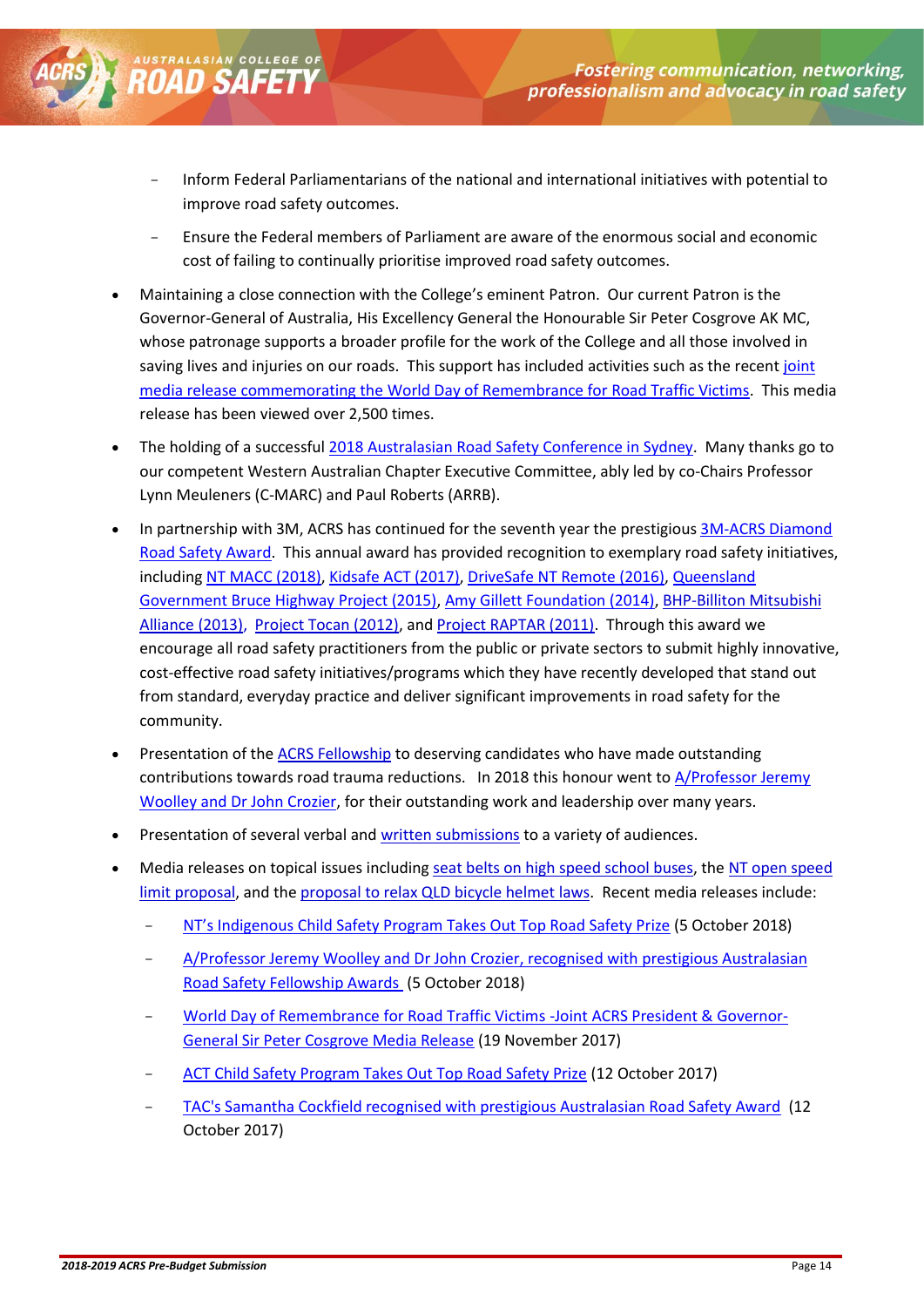

[US Expert to Keynote Perth Road Safety Conference](http://mailchi.mp/acrs/conference-opening-media-call-conference-aims-to-put-a-brake-on-australias-rising-road-trauma-rate-999365) (8 October 2017)

- Road Trauma Rising [ACRS presents the way forward](https://us7.campaign-archive.com/?u=a4664bfed5e72009f29785051&id=3169eba07a) (27 March 2017)
- Road deaths and injuries rising: Time to fund road safety election promises in budget to save [lives and injuries](http://us7.campaign-archive1.com/?u=a4664bfed5e72009f29785051&id=e161913717&e=6e8f765557) (17 January 2017)
- In partnership with the National Health and Medical Research Council, the College held a National Road Safety Research Workshop during 2013 which culminated in the development of a [National](http://acrs.us7.list-manage.com/track/click?u=a4664bfed5e72009f29785051&id=82fe40619e&e=6e8f765557)  [Road Safety Research Framework.](http://acrs.us7.list-manage.com/track/click?u=a4664bfed5e72009f29785051&id=82fe40619e&e=6e8f765557) This work is ongoing.
- During 2011 the College initiated an [ACRS Weekly Alert e-newsletter](http://mailchi.mp/acrs/acrs-weekly-alert-no248-999481?e=b938acc9c0) which was converted to an online version in 2013. Circulation of the e-newsletter continues to increase amongst road safety stakeholders as it provides an easily digestible weekly snapshot of the many news items and events around Australasia and the rest of the world.
- Recently the College undertook to develop and maintain an online database of papers for annual [Australasian Road Safety Research Policing and Education conferences.](http://acrs.us7.list-manage2.com/track/click?u=a4664bfed5e72009f29785051&id=1cb9fc0969&e=6e8f765557) This has provided researchers, authors and the general public with an accessible, up-to-date repository of these important publications. This database is updated annually following each conference.
- ACRS continues to publish the quarterly [ACRS journal,](http://acrs.us7.list-manage.com/track/click?u=a4664bfed5e72009f29785051&id=905ac94d51&e=6e8f765557) which is the only road safety dedicated peerreview journal - ably edited by our competent Journal Managing Editor Dr Chika Sakashita and Editor in Chief Professor Raphael Grzebieta.
- Contributed to the development of major party road safety policies. For example the [Coalition's](http://lpaweb-static.s3.amazonaws.com/The%20Coalitions%20Policy%20to%20Improve%20Road%20Safety.pdfhttp:/acrs.us7.list-manage.com/track/click?u=a4664bfed5e72009f29785051&id=098f18181e&e=6e8f765557)  [Policy to Improve Road Safety](http://lpaweb-static.s3.amazonaws.com/The%20Coalitions%20Policy%20to%20Improve%20Road%20Safety.pdfhttp:/acrs.us7.list-manage.com/track/click?u=a4664bfed5e72009f29785051&id=098f18181e&e=6e8f765557) can be viewed here.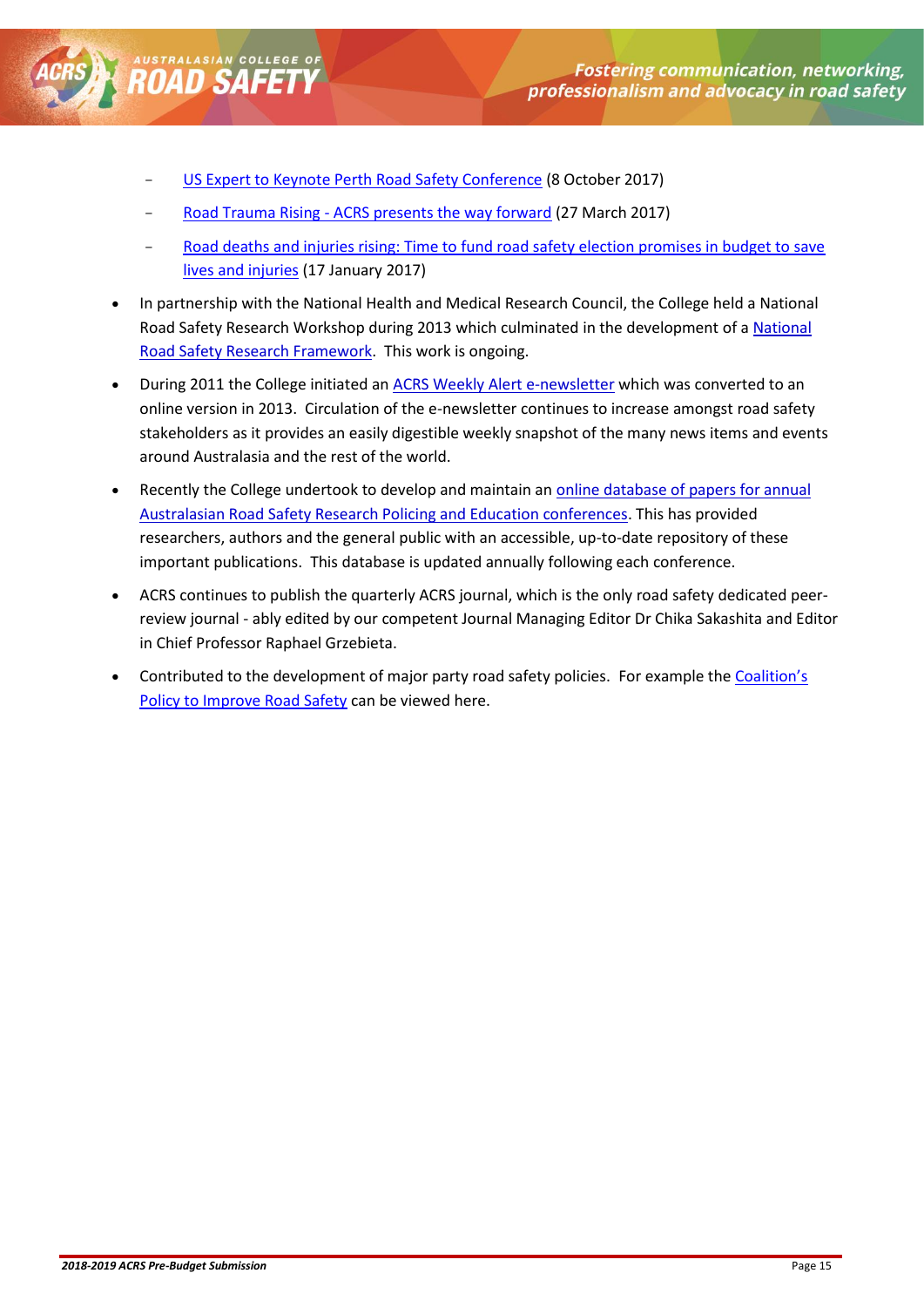### <span id="page-15-0"></span>**3.0 Key ACRS Benefits**

AUSTRALASIAN COLLEG

The [Australasian College of Road Safety](http://acrs.org.au/wp-content/uploads/2016-17-Executive-Committee.pdf) is Australasia's peak membership association and provides a wide range of services to members, particularly focussing on factors in the Management Pillar of road safety action in the UN Decade of Action for Road Safety.

#### <span id="page-15-1"></span>*3.1 Aim and objectives*

ACRS is the region's peak membership association for road safety professionals, advocates, and members of the public who are focused on saving lives and serious injuries on our roads. The College aims to provide a rich, collaborative environment promoting communication, networking, professionalism & advocacy across all spheres of road safety – including policy, advocacy, research, application & dissemination.

The Objectives of the College are specifically aimed at expediting road trauma reduction as follows:

- To foster closer communication, co-operation and support among all groups and individuals working at all levels in road safety and traffic education programs;
- To provide a focus for dissemination of information on road safety and traffic education available in Australia and from overseas;
- To encourage community groups to work for the reduction of the road toll;
- To encourage the professional assessment, evaluation and monitoring of road safety programs, and to promote those that are most effective in reducing road trauma;
- To provide a forum for promotion of workable road safety initiatives through appropriate government and private bodies;
- To encourage the provision of an environment of care and support for victims of road trauma; and
- To promote best practice road safety to all levels of Government

[ACRS membership](http://acrs.org.au/membership/) includes experts from all areas of road safety, and has active Chapters in jurisdictions across Australia/New Zealand. ACRS is proud to have as our [Patron the Governor General of Australia,](http://acrs.org.au/about-us/patron/) who has officiated at [College Awards](http://theaustralasianroadsafetyawards.com.au/past-awards/2014-fellowship/) and other activities.

#### <span id="page-15-2"></span>*3.2 Eminent Patronage*

ACRS is privileged to have as our Patron the current Governor-General of Australia, His Excellency General the Honourable Sir Peter Cosgrove AK MC (Retd). Sir Peter was pleased to accept the role as ACRS Patron as he sees the work of the College as complementary to his responsibilities as Governor-General and to themes of personal interest to him.

Sir Peter gave a widely acclaimed Boyer Lecture in 2009 entitled *A Very Australian Conversation*. 40 years of military experience and service to the nation placed him in a unique position to talk about the challenges and opportunities faced by society today and into the future. His presentation covered issues including our regional relationships and our leadership abilities both as a nation and as individuals, the political and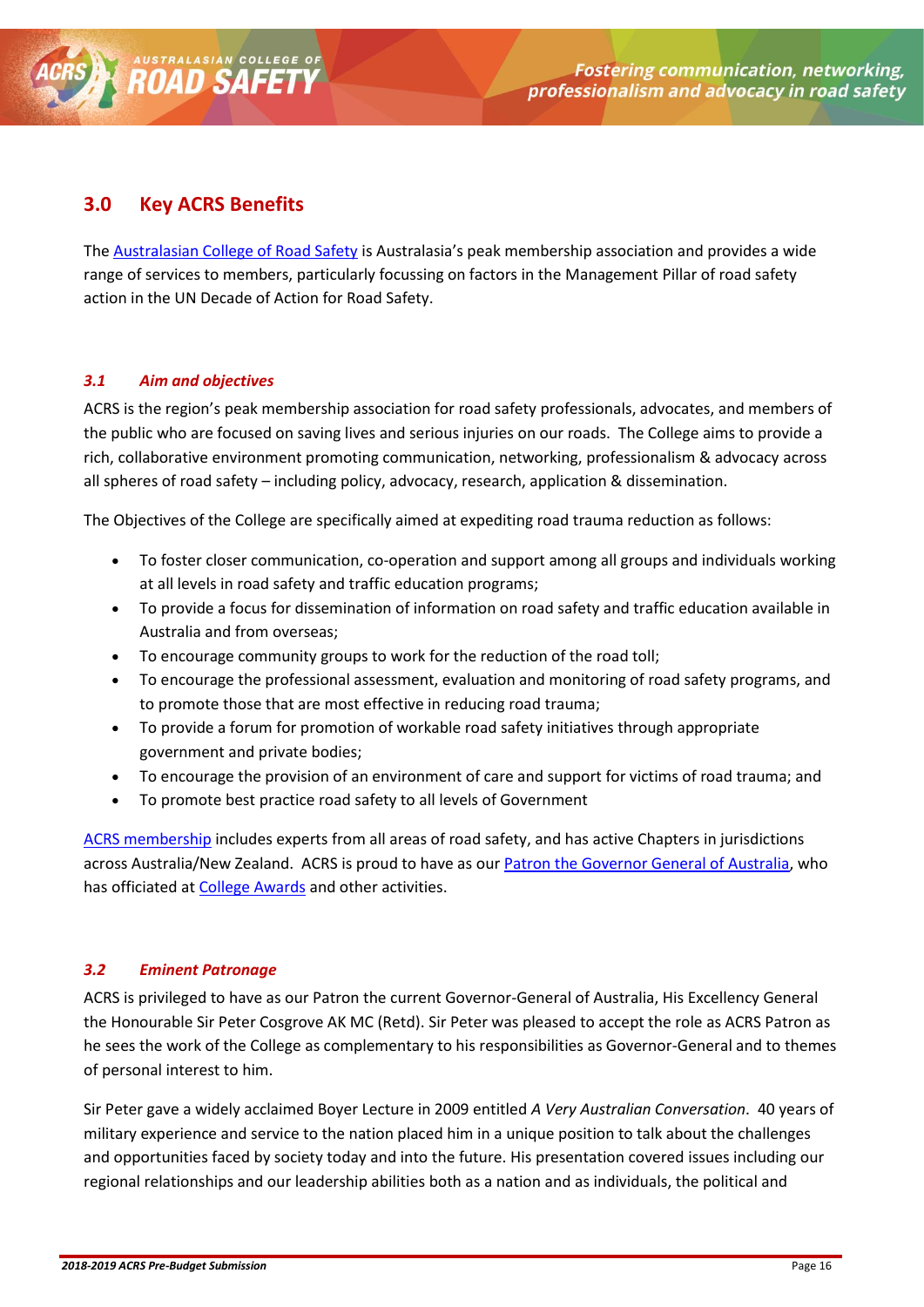sociological changes over his lifetime, and a future we might aspire to—one which will challenge our descendants.

Sir Peter said "*Paying it forward'. In many ways that is a succinct expression of the major obligation of our existence. Doing things now for the protection and upliftment of relatively helpless future generations, which either don't exist yet or are presently too young to take action themselves….*".

#### <span id="page-16-0"></span>*3.3 Cost-effective budget plus respect earned since inception in 1998*

The College is a Not-For-Profit entity and has operated effectively since foundation in 1988, with funding from membership subscriptions and events. ACRS relies heavily on volunteer contributions from members and, in particular, th[e Executive Committee](http://acrs.org.au/wp-content/uploads/2016-17-Executive-Committee.pdf) and ou[r awarded Fellows.](http://theaustralasianroadsafetyawards.com.au/background/fellowship/list-of-fellows/)

Through our increased activity and outreach over the last 5 years our turnover has quadrupled to over \$1m in 2017. We however retain only a minimal residual operating budget for our small administration team of 2.4 FTE paid staff, so that operating funds can primarily support road trauma reduction activities.

#### <span id="page-16-1"></span>*3.4 Network of Experts & Research base*

AUSTRALASIAN COLLI

The College relies strongly on the expertise of ou[r Executive Committee](http://acrs.org.au/wp-content/uploads/2016-17-Executive-Committee.pdf) and [awarded Fellows](http://theaustralasianroadsafetyawards.com.au/background/fellowship/list-of-fellows/) for advice on all matters.

In 2013 the College initiated a collaboration with th[e National Health and Medical Research Council](https://www.nhmrc.gov.au/) (NHMRC), hosting [a workshop](http://acrs.org.au/wp-content/uploads/Road-Safety-Workshop-Report.pdf) aimed at developing [a National Road Safety Research Strategy.](http://acrs.org.au/publications/national-road-safety-research-framework/) Forty-five stakeholders from around Australia including economists, policy makers, lobbyists, health professionals, researchers and scientists, met to discuss a research strategy, determining national research priorities in line with the current National Road Safety Strategy 2011-2020 and the UN Decade of Action for Road Safety. The main outcome of the workshop included agreement and consensus on the need for a research framework that could be monitored and updated on an annual basis – which was one of the reasons for the formation of ARSC Conferences in 2015.

For the JACRS and ARSC conferences, all papers submitted for publication undergo a rigorous peer-review process. Papers submitted to JACRS as a *Perspective*/*Commentary on Road Safety* or *Correspondence* are also required to meet the high standard expected of our authors.

#### <span id="page-16-2"></span>*3.5 Innovative organisation*

The College is a cost-effective and innovative platform for:

- Distribution of evidence-based road safety knowledge;
- Encouraging active networking;
- Enhancing management of road safety nationally, regionally and internationally; and
- Providing independent and reputable advocacy on mechanisms for reducing road trauma.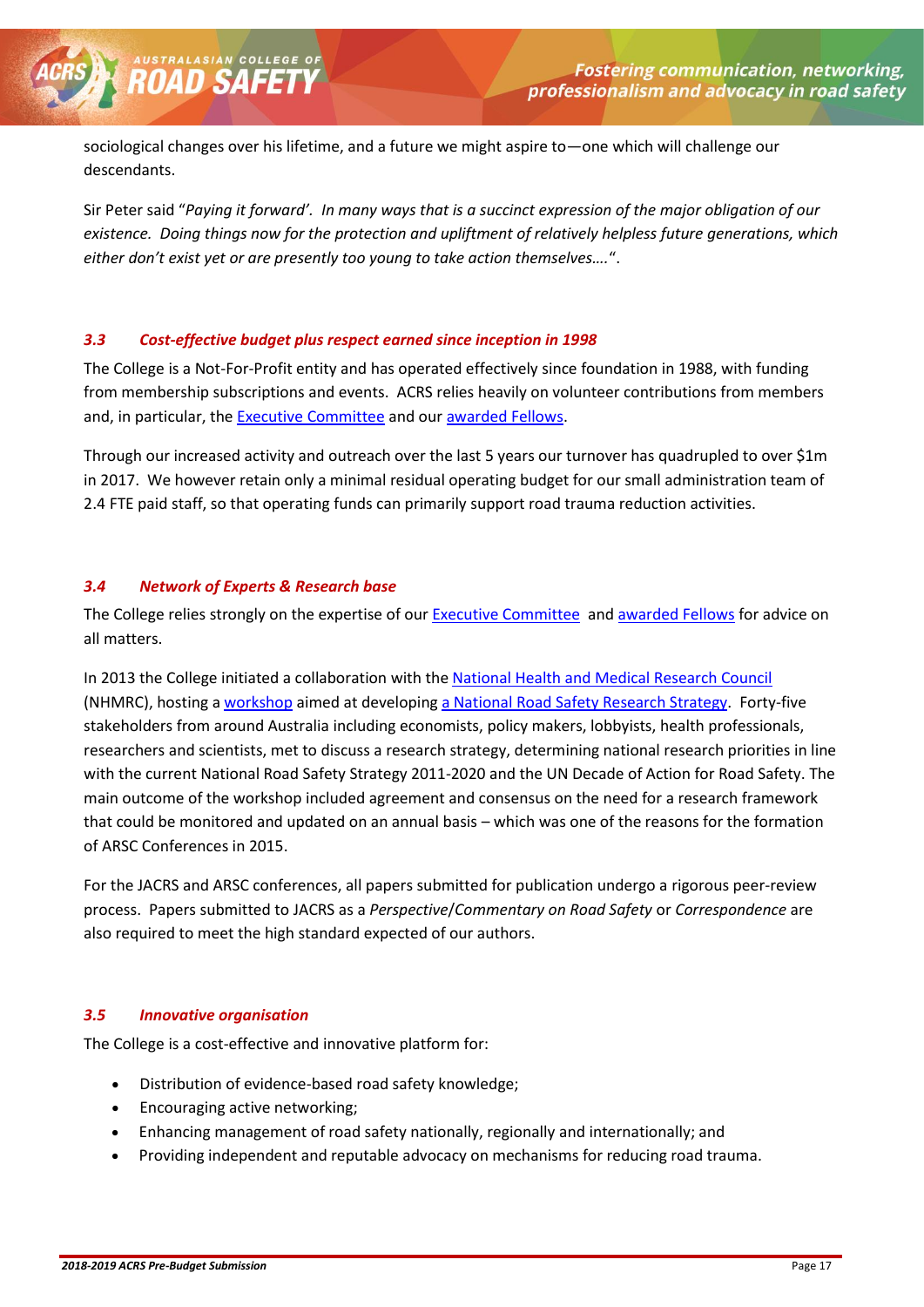The College has been invited to be a lead contributor to the current Government review of the National Road Safety Strategy. This is evidence of the high esteem in which the College is held amongst the road safety fraternity.

The annual series of ARSC conferences (since 2015) are recognised widely through high participation and a wider reach as a key independent forum for sharing expertise to reduce trauma (see [feedback](https://us7.campaign-archive.com/?u=a4664bfed5e72009f29785051&id=50de58034e#FEEDBACK) an[d surveys](https://us7.campaign-archive.com/?u=a4664bfed5e72009f29785051&id=50de58034e#SURVEY) from ARSC2018 here).

JACRS is circulated to all members and is available freely online. It provides a vehicle for road safety professionals to publish research, sometimes a requirement for academic recognition. JACRS citations are now being indexed in the Emerging Sources Citation Index (ESCI), and citation activity is visible in Web of Science

The College has gained increasing reputation internationally, and ha[s recently become an official member of](http://us7.campaign-archive2.com/?u=a4664bfed5e72009f29785051&id=32a961981b#ELECTED)  [the United Nations Road Safety Collaboration \(UNRSC\).](http://us7.campaign-archive2.com/?u=a4664bfed5e72009f29785051&id=32a961981b#ELECTED)

The College is a key supporter of the [Australian Parliamentary Friends of Road Safety](https://www.youtube.com/watch?v=kjw_BRZThaI&t) group of around 50 federal politicians, and assists in encouraging the Co-chairs to join the Global Legislators for Road Safety program.

#### <span id="page-17-0"></span>*3.6 Ongoing evaluation*

**AUSTRALASIAN COLLE** 

Evaluation has been sourced through the post-conference delegate survey and feedback from conference attendees as detailed/hyperlinked above, and has been overwhelmingly positive.

#### <span id="page-17-1"></span>*3.7 Ongoing commitment to improvement*

The College has a history of growth and is already working on the three key projects for 2019 and beyond. The venue for ARSC2019 in Adelaide is booked and arrangements are progressing for ARSC2020 and ARSC2021. JACRS is revitalising the Editorial Board, including the addition of key international experts, and will become the highest calibre scientific journal for road safety. The College is also seeking to expand our ability to assist in road trauma reductions through this budget submission and detailed proposals contained within.

#### <span id="page-17-2"></span>*3.8 Ease of replication*

The College model is easily replicable in other regions. The College has minimal operational resources but is willing to provide qualified advice and support to potential start-up entities.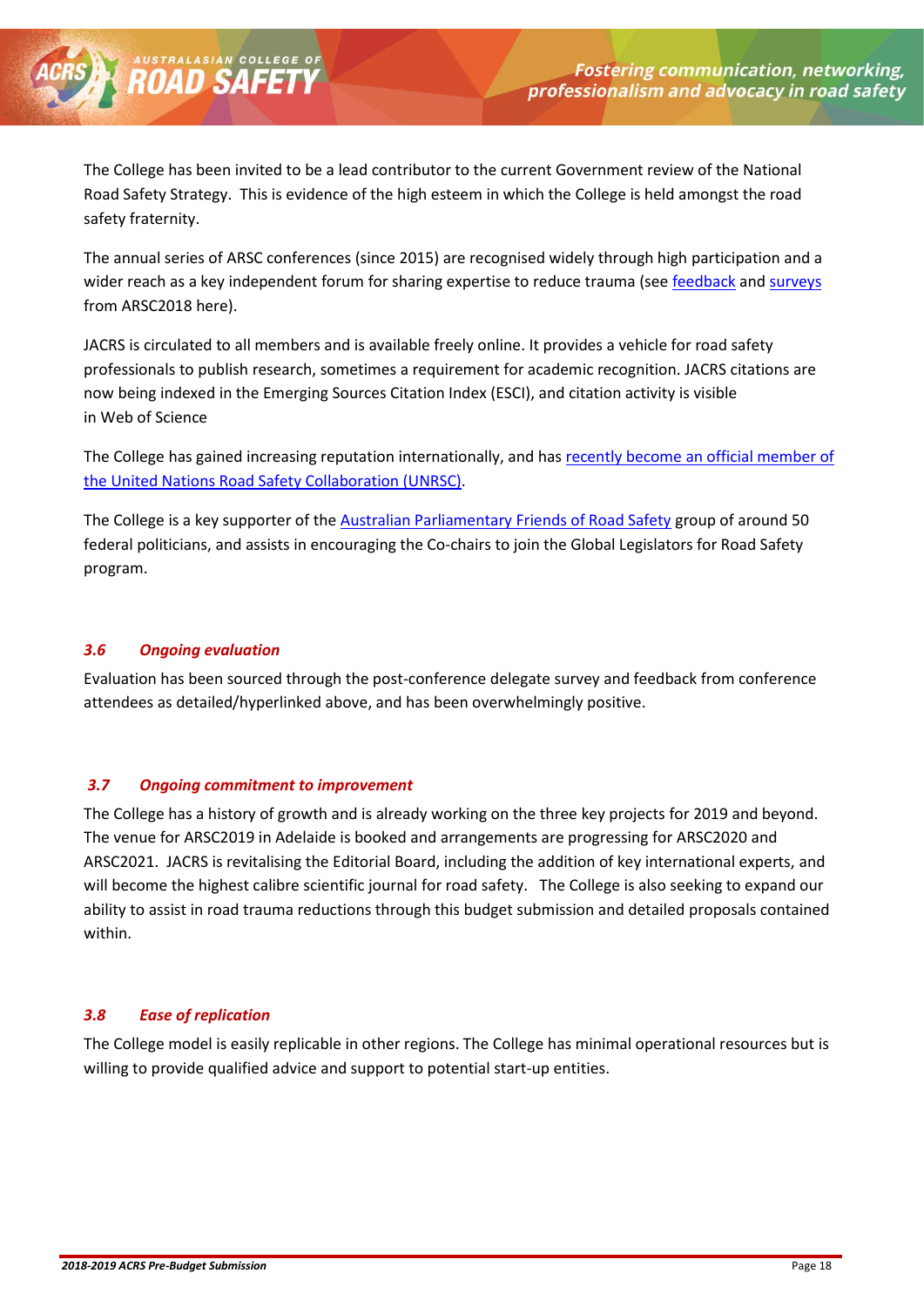#### <span id="page-18-0"></span>*3.9 Sustainable organisation through diligent management*

AUSTRALASIAN COLLEGE OF

The College is expanding in terms of increased turnover and standing within the road safety community, and in acceptance and recognition. Membership is diversifying and comprises individuals, jurisdictional government agencies, research establishments, and private firms.

Funding is always 'tight', and proposals and programs are regularly initiated to ensure a sustainable organisation.